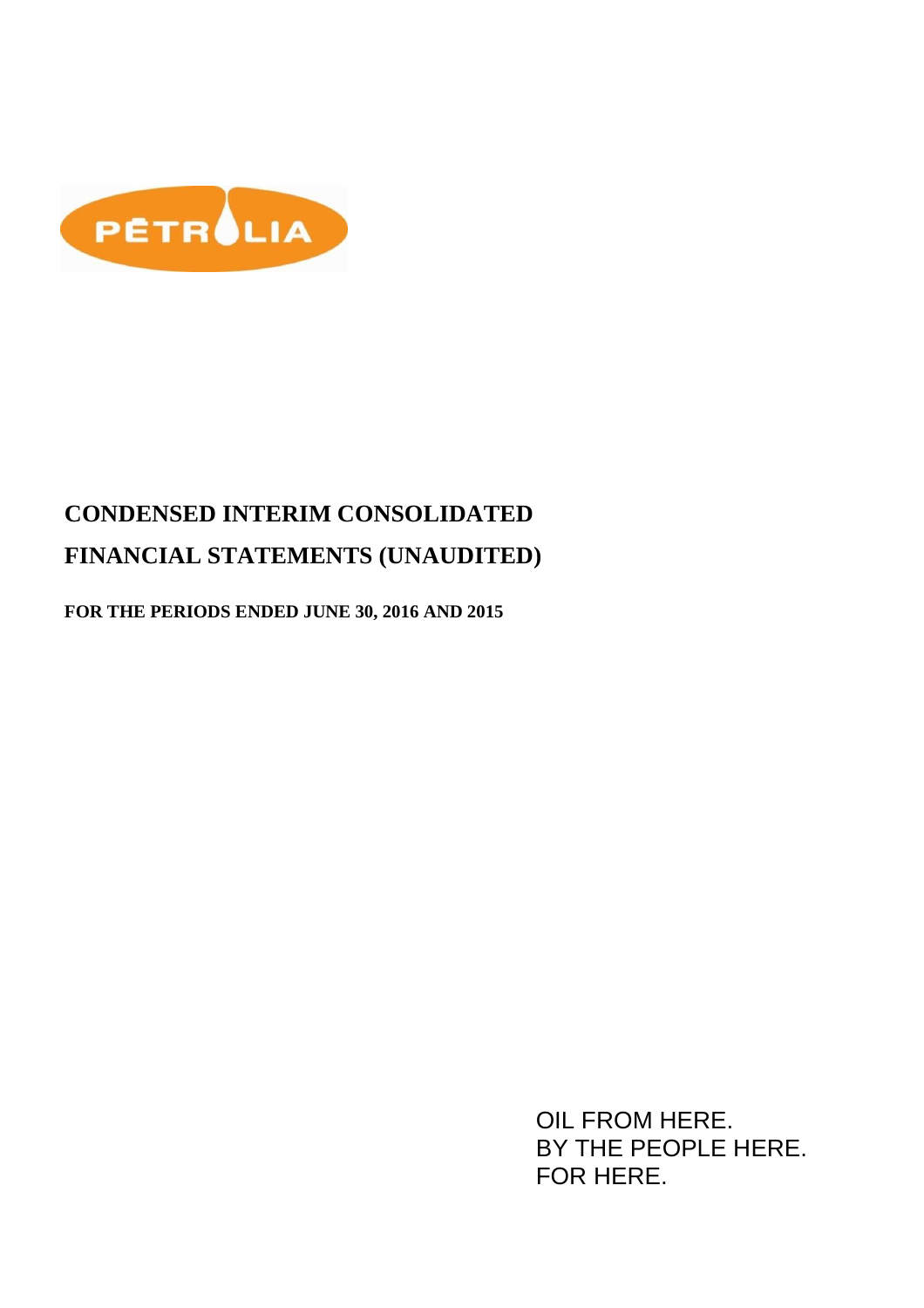#### **NOTICE OF DISCLOSURE OF NON-AUDITOR REVIEW OF CONDENSED INTERIM CONSOLIDATED FINANCIAL STATEMENTS FOR THE SIX-MONTH PERIODS ENDED JUNE 30, 2016 AND 2015**

Pursuant to National Instrument 51-102, Part 4, subsection 4.3(3)(a) issued by the Canadian Securities Administrators, if the independent auditors have not performed a review of the condensed interim consolidated financial statements [the "consolidated financial statements"], the consolidated financial statements must be accompanied by a notice indicating that they have not been reviewed by the auditors.

The accompanying consolidated financial statements of Pétrolia inc. [the "Company"] for the periods ended June 30, 2016 and 2015 have been prepared in accordance with International Financial Reporting Standards and are the responsibility of management.

The Company's independent auditors, Ernst  $&$  Young LLP, have not performed a review of these condensed interim consolidated financial statements in accordance with the standards established by the Chartered Professional Accountants of Canada ["CPA Canada"] for a review of interim financial statements by an entity's independent auditors.

August 25, 2016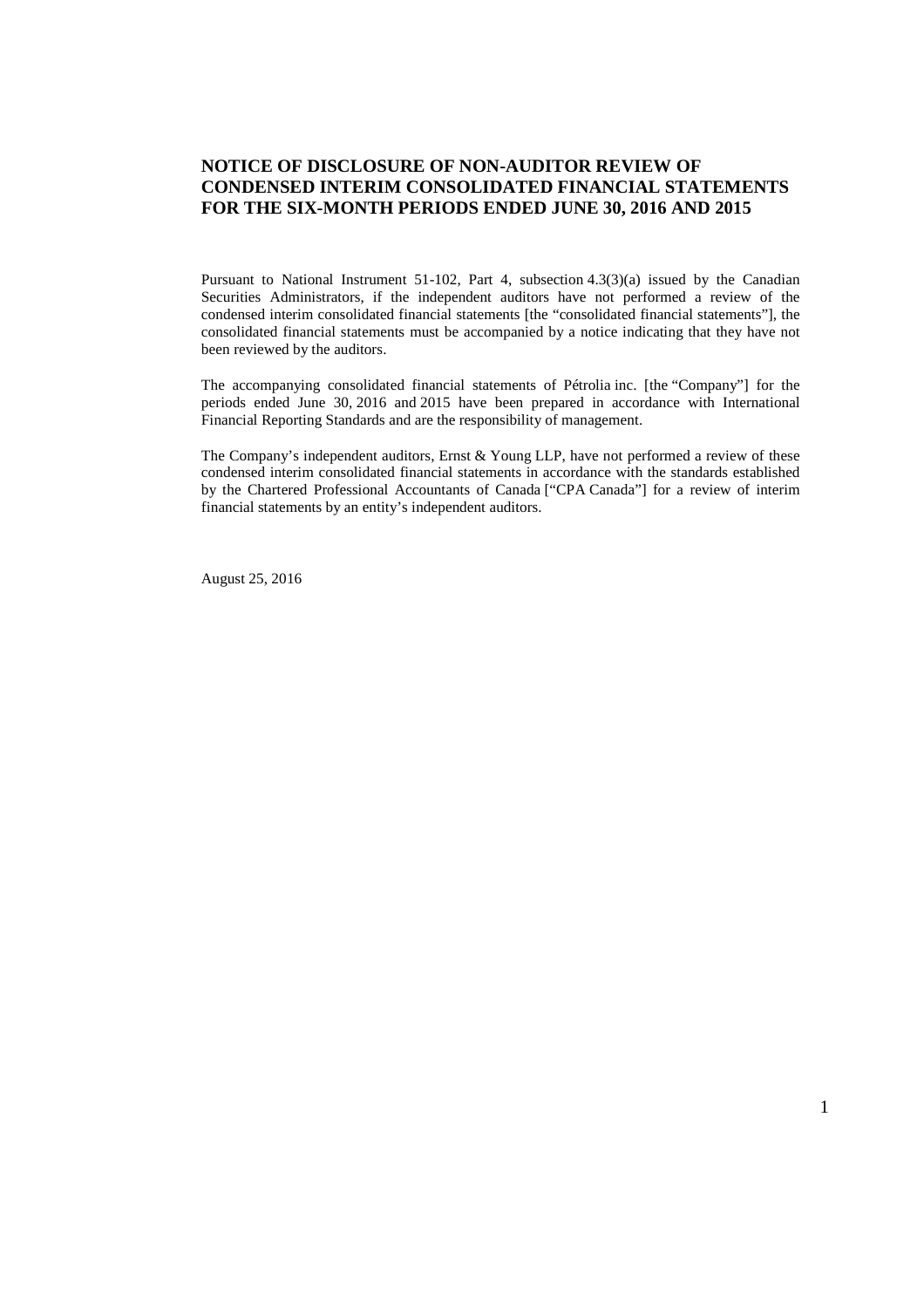

### **CONSOLIDATED STATEMENTS OF FINANCIAL POSITION**

 [unaudited] [in Canadian dollars]

Ē.

L,

| <b>ASSETS</b><br><b>Current</b><br>629,438<br>Cash and cash equivalents [Note 3]<br>3,321,697<br>Cash and cash equivalents held for exploration [Note 3]<br>3,297,691<br>4,201,075<br>Accounts receivable [Note 4]<br>1,427,072<br>1,735,616<br>Prepaid expenses<br>54,034<br>94,676<br>Inventories<br>21,148<br>42,986<br><b>Total current assets</b><br>5,429,383<br>9,396,050<br>Non-current<br>Guarantee deposits [Note 18]<br>450,000<br>Investments in associates [Note 5]<br>36,585,339<br>36,583,849<br>Property, plant and equipment [Note 6]<br>407,868<br>446,417<br>Exploration and evaluation assets [Note 7]<br>44,097,030<br>43,419,895<br><b>Total non-current assets</b><br>81,540,237<br>80,450,161<br>86,969,620<br>89,846,211<br><b>Current</b><br>Trade and other payables [Note 8]<br>2,265,430<br>3,963,782<br>Current portion of deferred lease inducements<br>11,418<br>Current portion of bank borrowings [Note 9]<br>6,692<br>6,609<br>Partner advances for planned exploration work [Note 10]<br>1,736,342<br>1,881,112<br>Liability related to flow-through shares [Note 11]<br>229,893<br>363,655<br><b>Total current liabilities</b><br>4,238,357<br>6,226,576<br>Non-current<br>Partners' share in guarantee deposits [Note 10]<br>199,873<br>Bank borrowings [Note 9]<br>16,876<br>20,243<br>Provision for site restoration [Note 12]<br>1,390,226<br>1,373,060<br>Deferred income tax liabilities<br>7,684,846<br>7,879,371<br><b>Total non-current liabilities</b><br>9,272,674<br>9,291,821<br><b>Total liabilities</b><br>13,530,178<br>15,499,250<br><b>Equity</b><br>Share capital [Note 14]<br>64,839,541<br>64,829,868<br>Contributed surplus<br>5,778,989<br>5,756,445<br>Retained earnings<br>2,820,912<br>3,760,648<br><b>Total equity</b><br>73,439,442<br>74,346,961<br>89,846,211<br>86,969,620<br>Contingencies [Note 18]<br>Subsequent events [Note 20] |                               | 2016 | As at June 30, As at December 31,<br>2015 |
|----------------------------------------------------------------------------------------------------------------------------------------------------------------------------------------------------------------------------------------------------------------------------------------------------------------------------------------------------------------------------------------------------------------------------------------------------------------------------------------------------------------------------------------------------------------------------------------------------------------------------------------------------------------------------------------------------------------------------------------------------------------------------------------------------------------------------------------------------------------------------------------------------------------------------------------------------------------------------------------------------------------------------------------------------------------------------------------------------------------------------------------------------------------------------------------------------------------------------------------------------------------------------------------------------------------------------------------------------------------------------------------------------------------------------------------------------------------------------------------------------------------------------------------------------------------------------------------------------------------------------------------------------------------------------------------------------------------------------------------------------------------------------------------------------------------------------------------------------------------------------------------------------------|-------------------------------|------|-------------------------------------------|
|                                                                                                                                                                                                                                                                                                                                                                                                                                                                                                                                                                                                                                                                                                                                                                                                                                                                                                                                                                                                                                                                                                                                                                                                                                                                                                                                                                                                                                                                                                                                                                                                                                                                                                                                                                                                                                                                                                          |                               | \$   | \$                                        |
|                                                                                                                                                                                                                                                                                                                                                                                                                                                                                                                                                                                                                                                                                                                                                                                                                                                                                                                                                                                                                                                                                                                                                                                                                                                                                                                                                                                                                                                                                                                                                                                                                                                                                                                                                                                                                                                                                                          |                               |      |                                           |
|                                                                                                                                                                                                                                                                                                                                                                                                                                                                                                                                                                                                                                                                                                                                                                                                                                                                                                                                                                                                                                                                                                                                                                                                                                                                                                                                                                                                                                                                                                                                                                                                                                                                                                                                                                                                                                                                                                          |                               |      |                                           |
|                                                                                                                                                                                                                                                                                                                                                                                                                                                                                                                                                                                                                                                                                                                                                                                                                                                                                                                                                                                                                                                                                                                                                                                                                                                                                                                                                                                                                                                                                                                                                                                                                                                                                                                                                                                                                                                                                                          |                               |      |                                           |
|                                                                                                                                                                                                                                                                                                                                                                                                                                                                                                                                                                                                                                                                                                                                                                                                                                                                                                                                                                                                                                                                                                                                                                                                                                                                                                                                                                                                                                                                                                                                                                                                                                                                                                                                                                                                                                                                                                          |                               |      |                                           |
|                                                                                                                                                                                                                                                                                                                                                                                                                                                                                                                                                                                                                                                                                                                                                                                                                                                                                                                                                                                                                                                                                                                                                                                                                                                                                                                                                                                                                                                                                                                                                                                                                                                                                                                                                                                                                                                                                                          |                               |      |                                           |
|                                                                                                                                                                                                                                                                                                                                                                                                                                                                                                                                                                                                                                                                                                                                                                                                                                                                                                                                                                                                                                                                                                                                                                                                                                                                                                                                                                                                                                                                                                                                                                                                                                                                                                                                                                                                                                                                                                          |                               |      |                                           |
|                                                                                                                                                                                                                                                                                                                                                                                                                                                                                                                                                                                                                                                                                                                                                                                                                                                                                                                                                                                                                                                                                                                                                                                                                                                                                                                                                                                                                                                                                                                                                                                                                                                                                                                                                                                                                                                                                                          |                               |      |                                           |
|                                                                                                                                                                                                                                                                                                                                                                                                                                                                                                                                                                                                                                                                                                                                                                                                                                                                                                                                                                                                                                                                                                                                                                                                                                                                                                                                                                                                                                                                                                                                                                                                                                                                                                                                                                                                                                                                                                          |                               |      |                                           |
|                                                                                                                                                                                                                                                                                                                                                                                                                                                                                                                                                                                                                                                                                                                                                                                                                                                                                                                                                                                                                                                                                                                                                                                                                                                                                                                                                                                                                                                                                                                                                                                                                                                                                                                                                                                                                                                                                                          |                               |      |                                           |
|                                                                                                                                                                                                                                                                                                                                                                                                                                                                                                                                                                                                                                                                                                                                                                                                                                                                                                                                                                                                                                                                                                                                                                                                                                                                                                                                                                                                                                                                                                                                                                                                                                                                                                                                                                                                                                                                                                          |                               |      |                                           |
|                                                                                                                                                                                                                                                                                                                                                                                                                                                                                                                                                                                                                                                                                                                                                                                                                                                                                                                                                                                                                                                                                                                                                                                                                                                                                                                                                                                                                                                                                                                                                                                                                                                                                                                                                                                                                                                                                                          |                               |      |                                           |
|                                                                                                                                                                                                                                                                                                                                                                                                                                                                                                                                                                                                                                                                                                                                                                                                                                                                                                                                                                                                                                                                                                                                                                                                                                                                                                                                                                                                                                                                                                                                                                                                                                                                                                                                                                                                                                                                                                          |                               |      |                                           |
|                                                                                                                                                                                                                                                                                                                                                                                                                                                                                                                                                                                                                                                                                                                                                                                                                                                                                                                                                                                                                                                                                                                                                                                                                                                                                                                                                                                                                                                                                                                                                                                                                                                                                                                                                                                                                                                                                                          |                               |      |                                           |
|                                                                                                                                                                                                                                                                                                                                                                                                                                                                                                                                                                                                                                                                                                                                                                                                                                                                                                                                                                                                                                                                                                                                                                                                                                                                                                                                                                                                                                                                                                                                                                                                                                                                                                                                                                                                                                                                                                          |                               |      |                                           |
|                                                                                                                                                                                                                                                                                                                                                                                                                                                                                                                                                                                                                                                                                                                                                                                                                                                                                                                                                                                                                                                                                                                                                                                                                                                                                                                                                                                                                                                                                                                                                                                                                                                                                                                                                                                                                                                                                                          |                               |      |                                           |
|                                                                                                                                                                                                                                                                                                                                                                                                                                                                                                                                                                                                                                                                                                                                                                                                                                                                                                                                                                                                                                                                                                                                                                                                                                                                                                                                                                                                                                                                                                                                                                                                                                                                                                                                                                                                                                                                                                          | <b>LIABILITIES AND EQUITY</b> |      |                                           |
|                                                                                                                                                                                                                                                                                                                                                                                                                                                                                                                                                                                                                                                                                                                                                                                                                                                                                                                                                                                                                                                                                                                                                                                                                                                                                                                                                                                                                                                                                                                                                                                                                                                                                                                                                                                                                                                                                                          |                               |      |                                           |
|                                                                                                                                                                                                                                                                                                                                                                                                                                                                                                                                                                                                                                                                                                                                                                                                                                                                                                                                                                                                                                                                                                                                                                                                                                                                                                                                                                                                                                                                                                                                                                                                                                                                                                                                                                                                                                                                                                          |                               |      |                                           |
|                                                                                                                                                                                                                                                                                                                                                                                                                                                                                                                                                                                                                                                                                                                                                                                                                                                                                                                                                                                                                                                                                                                                                                                                                                                                                                                                                                                                                                                                                                                                                                                                                                                                                                                                                                                                                                                                                                          |                               |      |                                           |
|                                                                                                                                                                                                                                                                                                                                                                                                                                                                                                                                                                                                                                                                                                                                                                                                                                                                                                                                                                                                                                                                                                                                                                                                                                                                                                                                                                                                                                                                                                                                                                                                                                                                                                                                                                                                                                                                                                          |                               |      |                                           |
|                                                                                                                                                                                                                                                                                                                                                                                                                                                                                                                                                                                                                                                                                                                                                                                                                                                                                                                                                                                                                                                                                                                                                                                                                                                                                                                                                                                                                                                                                                                                                                                                                                                                                                                                                                                                                                                                                                          |                               |      |                                           |
|                                                                                                                                                                                                                                                                                                                                                                                                                                                                                                                                                                                                                                                                                                                                                                                                                                                                                                                                                                                                                                                                                                                                                                                                                                                                                                                                                                                                                                                                                                                                                                                                                                                                                                                                                                                                                                                                                                          |                               |      |                                           |
|                                                                                                                                                                                                                                                                                                                                                                                                                                                                                                                                                                                                                                                                                                                                                                                                                                                                                                                                                                                                                                                                                                                                                                                                                                                                                                                                                                                                                                                                                                                                                                                                                                                                                                                                                                                                                                                                                                          |                               |      |                                           |
|                                                                                                                                                                                                                                                                                                                                                                                                                                                                                                                                                                                                                                                                                                                                                                                                                                                                                                                                                                                                                                                                                                                                                                                                                                                                                                                                                                                                                                                                                                                                                                                                                                                                                                                                                                                                                                                                                                          |                               |      |                                           |
|                                                                                                                                                                                                                                                                                                                                                                                                                                                                                                                                                                                                                                                                                                                                                                                                                                                                                                                                                                                                                                                                                                                                                                                                                                                                                                                                                                                                                                                                                                                                                                                                                                                                                                                                                                                                                                                                                                          |                               |      |                                           |
|                                                                                                                                                                                                                                                                                                                                                                                                                                                                                                                                                                                                                                                                                                                                                                                                                                                                                                                                                                                                                                                                                                                                                                                                                                                                                                                                                                                                                                                                                                                                                                                                                                                                                                                                                                                                                                                                                                          |                               |      |                                           |
|                                                                                                                                                                                                                                                                                                                                                                                                                                                                                                                                                                                                                                                                                                                                                                                                                                                                                                                                                                                                                                                                                                                                                                                                                                                                                                                                                                                                                                                                                                                                                                                                                                                                                                                                                                                                                                                                                                          |                               |      |                                           |
|                                                                                                                                                                                                                                                                                                                                                                                                                                                                                                                                                                                                                                                                                                                                                                                                                                                                                                                                                                                                                                                                                                                                                                                                                                                                                                                                                                                                                                                                                                                                                                                                                                                                                                                                                                                                                                                                                                          |                               |      |                                           |
|                                                                                                                                                                                                                                                                                                                                                                                                                                                                                                                                                                                                                                                                                                                                                                                                                                                                                                                                                                                                                                                                                                                                                                                                                                                                                                                                                                                                                                                                                                                                                                                                                                                                                                                                                                                                                                                                                                          |                               |      |                                           |
|                                                                                                                                                                                                                                                                                                                                                                                                                                                                                                                                                                                                                                                                                                                                                                                                                                                                                                                                                                                                                                                                                                                                                                                                                                                                                                                                                                                                                                                                                                                                                                                                                                                                                                                                                                                                                                                                                                          |                               |      |                                           |
|                                                                                                                                                                                                                                                                                                                                                                                                                                                                                                                                                                                                                                                                                                                                                                                                                                                                                                                                                                                                                                                                                                                                                                                                                                                                                                                                                                                                                                                                                                                                                                                                                                                                                                                                                                                                                                                                                                          |                               |      |                                           |
|                                                                                                                                                                                                                                                                                                                                                                                                                                                                                                                                                                                                                                                                                                                                                                                                                                                                                                                                                                                                                                                                                                                                                                                                                                                                                                                                                                                                                                                                                                                                                                                                                                                                                                                                                                                                                                                                                                          |                               |      |                                           |
|                                                                                                                                                                                                                                                                                                                                                                                                                                                                                                                                                                                                                                                                                                                                                                                                                                                                                                                                                                                                                                                                                                                                                                                                                                                                                                                                                                                                                                                                                                                                                                                                                                                                                                                                                                                                                                                                                                          |                               |      |                                           |
|                                                                                                                                                                                                                                                                                                                                                                                                                                                                                                                                                                                                                                                                                                                                                                                                                                                                                                                                                                                                                                                                                                                                                                                                                                                                                                                                                                                                                                                                                                                                                                                                                                                                                                                                                                                                                                                                                                          |                               |      |                                           |
|                                                                                                                                                                                                                                                                                                                                                                                                                                                                                                                                                                                                                                                                                                                                                                                                                                                                                                                                                                                                                                                                                                                                                                                                                                                                                                                                                                                                                                                                                                                                                                                                                                                                                                                                                                                                                                                                                                          |                               |      |                                           |
|                                                                                                                                                                                                                                                                                                                                                                                                                                                                                                                                                                                                                                                                                                                                                                                                                                                                                                                                                                                                                                                                                                                                                                                                                                                                                                                                                                                                                                                                                                                                                                                                                                                                                                                                                                                                                                                                                                          |                               |      |                                           |
|                                                                                                                                                                                                                                                                                                                                                                                                                                                                                                                                                                                                                                                                                                                                                                                                                                                                                                                                                                                                                                                                                                                                                                                                                                                                                                                                                                                                                                                                                                                                                                                                                                                                                                                                                                                                                                                                                                          |                               |      |                                           |
|                                                                                                                                                                                                                                                                                                                                                                                                                                                                                                                                                                                                                                                                                                                                                                                                                                                                                                                                                                                                                                                                                                                                                                                                                                                                                                                                                                                                                                                                                                                                                                                                                                                                                                                                                                                                                                                                                                          |                               |      |                                           |

*See accompanying notes* 

On behalf of the Board of Directors, On behalf of the Board of Directors,

*(signed) Myron Tétreault (signed) Charles Boulanger*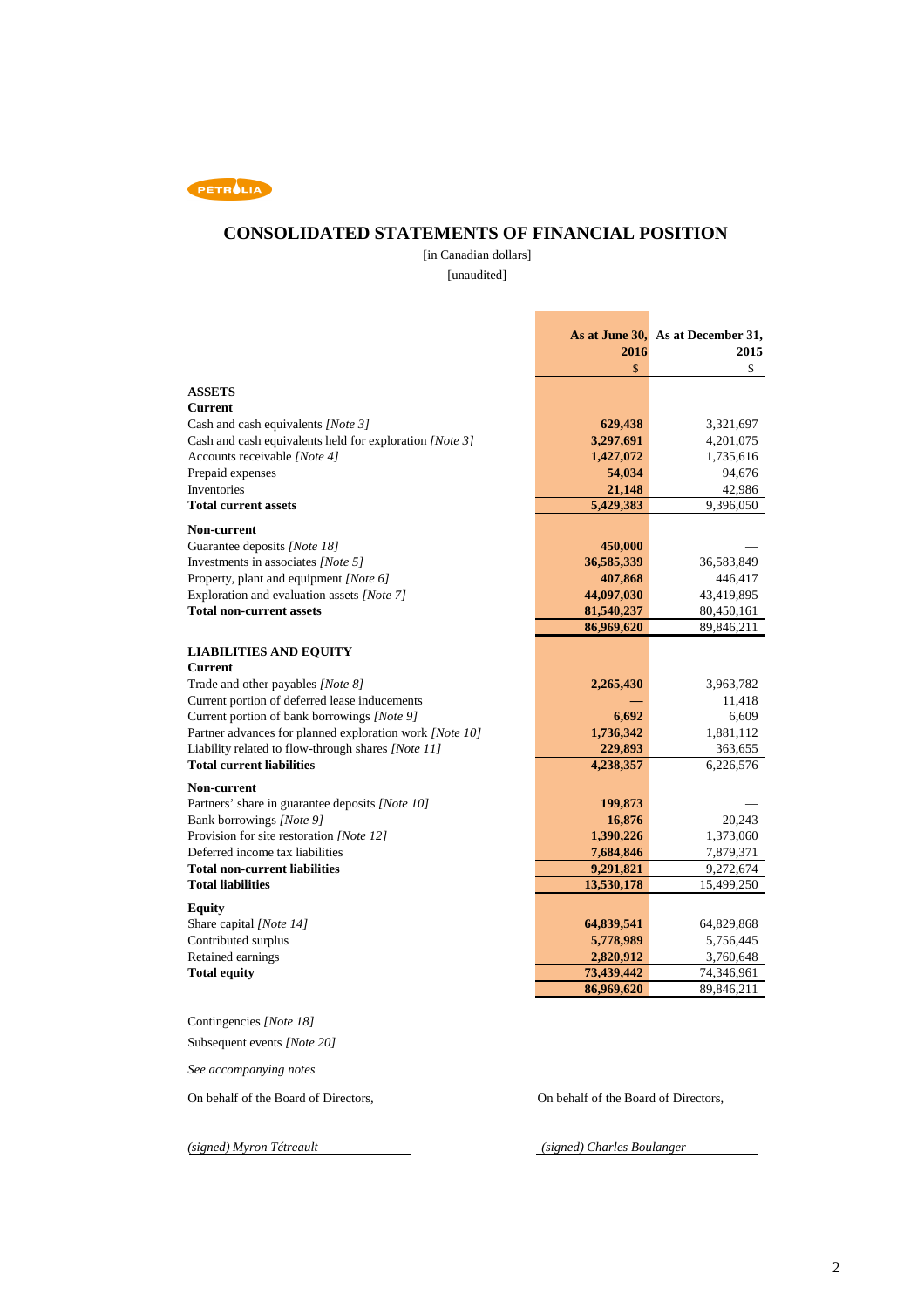

### **CONSOLIDATED STATEMENTS OF LOSS AND COMPREHENSIVE LOSS**

[in Canadian dollars]

[unaudited]

For the periods ended June 30

|                                             | 2016         | 2015                 | 2016          | 2015                 |
|---------------------------------------------|--------------|----------------------|---------------|----------------------|
|                                             | $[3$ months] | [3 months]           | $[6$ months]  | $[6$ months]         |
|                                             | \$           |                      | $\mathcal{S}$ |                      |
|                                             |              | [Restated [Note 13]] |               | [Restated [Note 13]] |
|                                             |              |                      |               |                      |
| <b>Revenues</b>                             |              |                      |               |                      |
| Project management                          | 14,087       | 36,639               | 30,811        | 134,194              |
| Other income                                |              | 7,028                |               | 12,240               |
|                                             | 14,087       | 43,667               | 30,811        | 146,434              |
|                                             |              |                      |               |                      |
| <b>Expenses</b>                             |              |                      |               |                      |
| Administrative expenses [Schedule A]        | 833,158      | 472,190              | 1,219,020     | 885,722              |
| Operating expenses [Schedule B]             |              |                      |               |                      |
| Financial income and expenses [Schedule C]  | 423          | (3,005)              | 7,198         | (1,232)              |
| Share of associates [Note 5]                | 40,399       | 49,567               | 72,616        | 92,556               |
|                                             | 873,980      | 518,752              | 1,298,834     | 977,046              |
| Loss before taxes                           | (859, 893)   | (475,085)            | (1,268,023)   | (830, 612)           |
| Deferred tax recovery                       | (227,992)    | (112,290)            | (328, 287)    | (162, 294)           |
| Net loss and comprehensive loss             | (631,901)    | (362, 795)           | (939, 736)    | (668,318)            |
|                                             |              |                      |               |                      |
| <b>Basic net loss per share [Note 15]</b>   | (0.007)      | (0.005)              | (0.010)       | (0.009)              |
| <b>Diluted net loss per share [Note 15]</b> | (0.007)      | (0.005)              | (0.010)       | (0.009)              |

*See accompanying notes*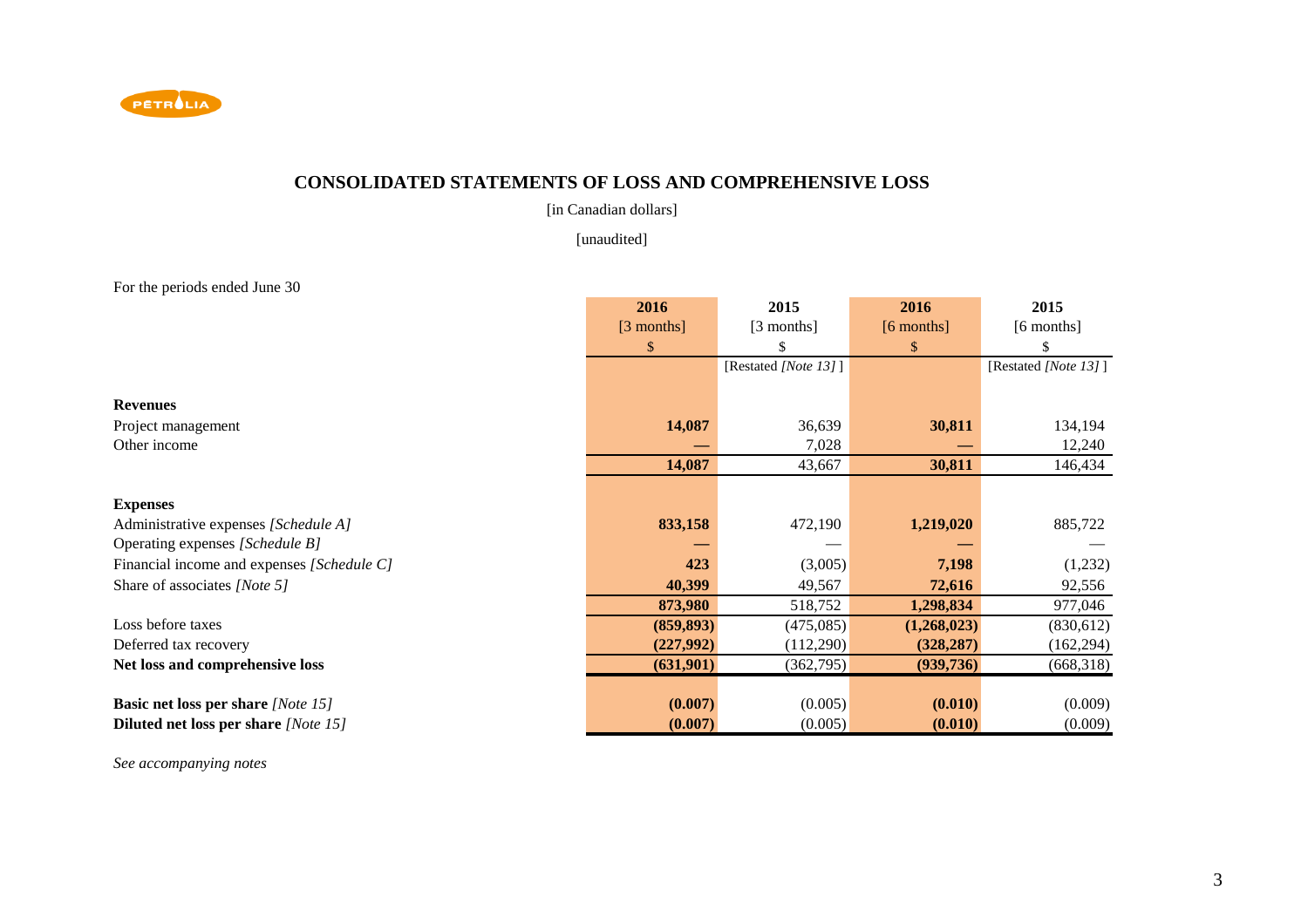

# **CONSOLIDATED STATEMENTS OF CHANGES IN EQUITY**

[in Canadian dollars]

|                                                                   | Share capital | Contributed | <b>Retained</b> | <b>Total</b> |
|-------------------------------------------------------------------|---------------|-------------|-----------------|--------------|
|                                                                   | [Note $14$ ]  | surplus     | earnings        | equity       |
|                                                                   | \$            | \$          | \$              | \$           |
| Balance as at January 1, 2015                                     | 59,307,265    | 5,480,501   | 5,313,283       | 70,101,049   |
| Shares issued                                                     | 1,609,815     |             |                 | 1,609,815    |
| Share-based compensation                                          |               | 53,281      |                 | 53,281       |
| Issuance costs                                                    | (178, 047)    |             |                 | (178, 047)   |
| Deferred taxes related to issuance costs                          | 48,164        |             |                 | 48,164       |
| Net loss and comprehensive loss                                   |               |             | (668, 318)      | (668,318)    |
|                                                                   | 1,479,932     | 53,281      | (668, 318)      | 864,895      |
| <b>Balance as at June 30, 2015</b> – [Restated <i>[Note 13]</i> ] | 60,787,197    | 5,533,782   | 4,644,965       | 70,965,944   |
| Shares issued                                                     | 4,270,500     |             |                 | 4,270,500    |
| Share-based compensation                                          |               | 222,663     |                 | 222,663      |
| Issuance costs                                                    | (311,299)     |             |                 | (311,299)    |
| Deferred taxes related to issuance costs                          | 83,470        |             |                 | 83,470       |
| Net loss and comprehensive loss                                   |               |             | (884, 317)      | (884, 317)   |
|                                                                   | 4,042,671     | 222,663     | (884, 317)      | 3,381,017    |
| <b>Balance as at January 1, 2016</b>                              | 64,829,868    | 5,756,445   | 3,760,648       | 74,346,961   |
| Shares issued                                                     | 10,500        |             |                 | 10,500       |
| Share-based compensation                                          |               | 22,544      |                 | 22,544       |
| Issuance costs                                                    | (827)         |             |                 | (827)        |
| Deferred taxes related to issuance costs                          |               |             |                 |              |
| Net loss and comprehensive loss                                   |               |             | (939, 736)      | (939, 736)   |
|                                                                   | 9,673         | 22,544      | (939, 736)      | (907, 519)   |
| Balance as at June 30, 2016                                       | 64,839,541    | 5,778,989   | 2,820,912       | 73,439,442   |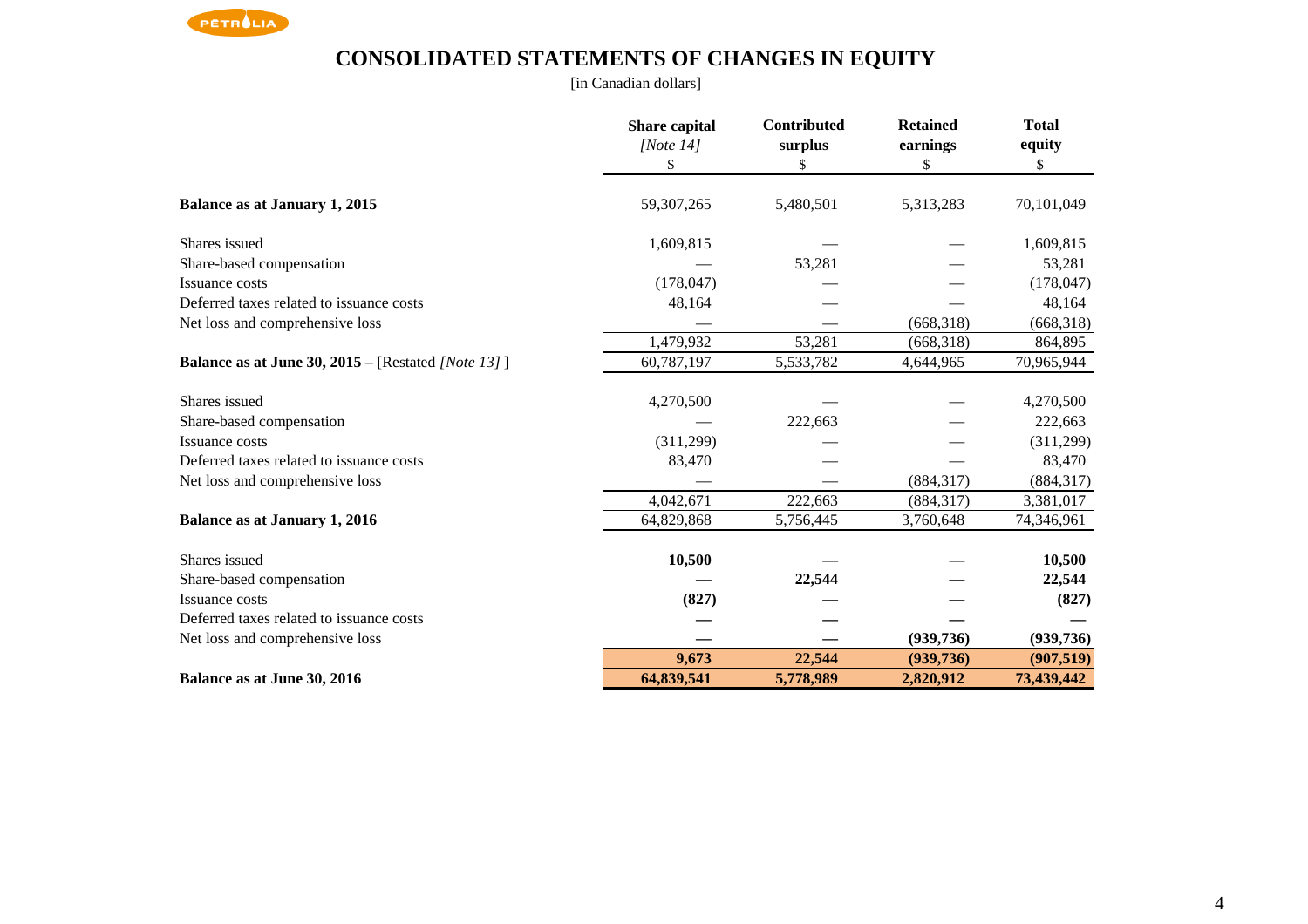

# **CONSOLIDATED STATEMENTS OF CASH FLOWS**

#### [in Canadian dollars]

#### [unaudited]

For the periods ended June 30

|                                                          | 2016          | 2015                 |
|----------------------------------------------------------|---------------|----------------------|
|                                                          | [6 months]    | [6 months]           |
|                                                          | $\mathbb{S}$  | \$                   |
|                                                          |               | [Restated [Note 13]] |
|                                                          |               |                      |
| <b>OPERATING ACTIVITIES</b>                              |               |                      |
| Net loss                                                 | (939, 736)    | (668,318)            |
| Items not affecting cash:                                |               |                      |
| Depreciation of property, plant and equipment            | 12,239        | 11,750               |
| Deferred tax recovery                                    | (328, 287)    | (162, 294)           |
| Share-based compensation                                 | 22,544        | 53,281               |
| Amortization of deferred lease inducements               | (11, 418)     | (13,700)             |
| Loss (gain) on disposal of property, plant and equipment | (125)         | 2,677                |
| Accretion expense                                        | 17,166        | 16,537               |
| Share of associates                                      | 72,616        | 92,556               |
|                                                          | (1, 155, 001) | (667, 511)           |
| Net change in non-cash operating items [Note 19]         |               |                      |
| Accounts receivable                                      | 268,881       | 39,183               |
| Prepaid expenses                                         | 51,142        | (62, 785)            |
| Inventories                                              | 21,838        | 180,986              |
| Trade and other payables                                 | (41, 339)     | 459,718              |
|                                                          | 300,522       | 617,102              |
| Cash flows related to operating activities               | (854, 479)    | (50, 409)            |
| <b>INVESTING ACTIVITIES</b>                              |               |                      |
| Guarantee deposits                                       | (450,000)     |                      |
| Acquisitions of interests in associates                  |               | (43)                 |
| Additions to property, plant and equipment               | (6,079)       |                      |
| Acquisitions of oil and gas properties, net of           |               |                      |
| recovered amounts                                        | (92, 509)     | (95, 719)            |
| Increase in deferred exploration costs, net of           |               |                      |
| recovered amounts                                        | (2,027,978)   | (4,762,277)          |
| Proceeds from disposal of property, plant and equipment  | 125           | 8,152                |
| Contributions to associates                              | (75, 582)     |                      |
| Cash flows related to investing activities               | (2,652,023)   | (4,849,887)          |
| <b>FINANCING ACTIVITIES</b>                              |               |                      |
| Shares issued                                            |               | 2,182,800            |
| Issuance costs                                           | (85, 857)     | (179, 047)           |
| Repayment of bank borrowings                             | (3,284)       | (3,203)              |
| Cash flows related to financing activities               | (89, 141)     | 2,000,550            |
|                                                          |               |                      |
| Net decrease in cash and cash equivalents                | (3,595,643)   | (2,899,746)          |
| Cash and cash equivalents, beginning of period           | 7,522,772     | 5,239,511            |
| Cash and cash equivalents, end of period [Note 19]       | 3,927,129     | 2,339,765            |

*See accompanying notes*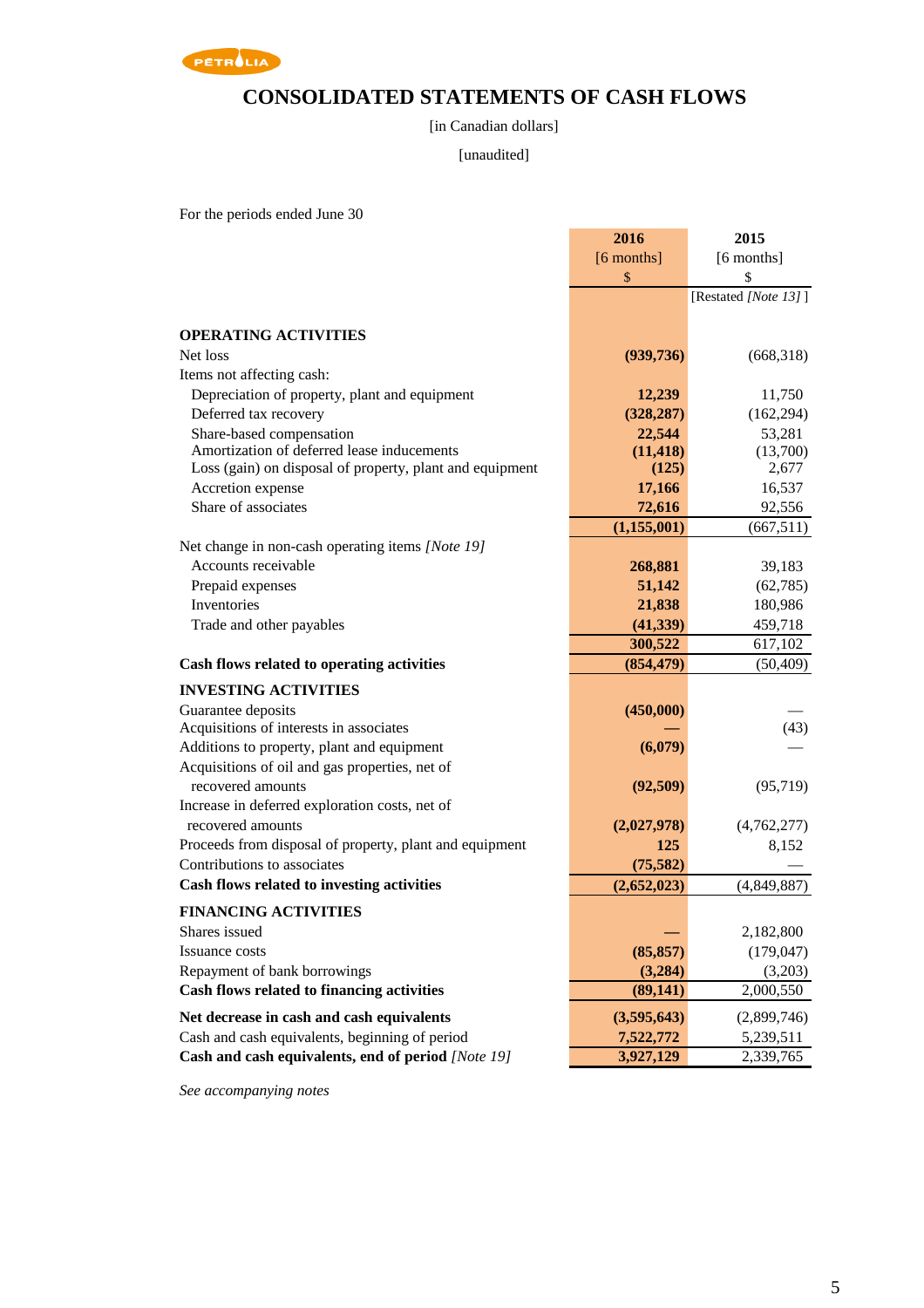

For the periods ended June 30, 2016 and 2015

#### **1. INCORPORATION, NATURE OF OPERATIONS, CONDENSED FINANCIAL INFORMATION AND APPROVAL**

#### **Incorporation and nature of business**

The Company, incorporated under Part IA of the Québec *Companies Act* and governed by the provisions of the Québec *Business Corporations Act*, is an oil and gas exploration company. Its stock has been listed on the TSX Venture Exchange since February 16, 2005 under the symbol PEA. Its head office is located at 305 Charest Blvd. E.,  $10<sup>th</sup>$  Floor, Québec City, Québec, Canada G1K 3H3. After the end of the period, the Company moved into new premises at 511 St-Joseph Street, 2<sup>nd</sup> floor, Suite 304, Québec City, Québec G1K 3B7.

#### **Condensed interim consolidated financial information**

The financial information as at June 30, 2016 and for the six-month periods ended June 30, 2016 and 2015 is unaudited. However, it is management's view that all adjustments required to present fairly the results for these periods have been made. The adjustments made were of a normal recurring nature. The interim consolidated operating results do not necessarily reflect the operating results anticipated for the full fiscal year.

#### **Approval date**

These condensed interim consolidated financial statements for the six-month periods ended June 30, 2016 and 2015 were approved by the Board of Directors on August 25, 2016.

#### **2. BASIS FOR THE PREPARATION OF CONDENSED INTERIM CONSOLIDATED FINANCIAL STATEMENTS**

These condensed interim consolidated financial statements were prepared in accordance with applicable IFRS and IAS 34, *Interim Financial Reporting*, published by the International Accounting Standards Board ("IASB") and set out in the *CPA Canada Handbook*. The accounting policies and the methods of computation applied in these condensed interim consolidated financial statements are the same as those in the most recent annual financial statements. The condensed interim consolidated financial statements should be read in conjunction with the audited annual financial statements for the fiscal year ended December 31, 2015, including the notes thereto.

All amounts are expressed in Canadian dollars.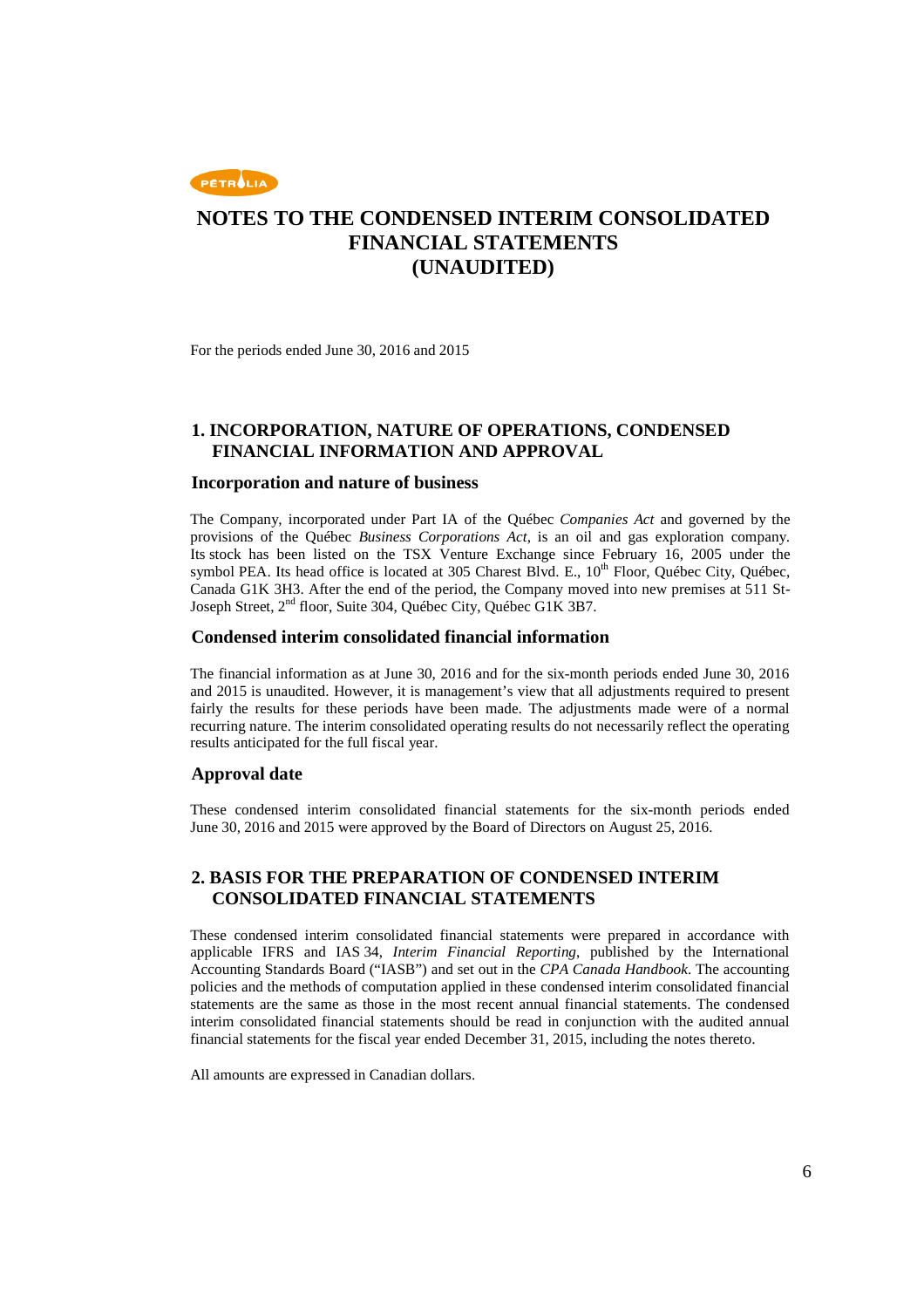

For the periods ended June 30, 2016 and 2015

#### **3. CASH AND CASH EQUIVALENTS**

|                                                                  | As at<br><b>June 30,</b><br>2016<br>5 | As at<br>December 31,<br>2015<br>\$ |
|------------------------------------------------------------------|---------------------------------------|-------------------------------------|
| Cash                                                             | 2,565,454                             | 3,850,530                           |
| Guaranteed investment certificates (redeemable on                |                                       |                                     |
| demand)                                                          | 1,361,675                             | 3,672,242                           |
|                                                                  | 3,927,129                             | 7,522,772                           |
| Less: Cash and cash equivalents held for exploration<br>purposes |                                       |                                     |
| Flow-through shares <sup>1</sup>                                 | 1,531,497                             | 2,041,067                           |
| Bourque Project <sup>2</sup>                                     | 1,766,194                             | 2,160,008                           |
|                                                                  | 3,297,691                             | 4,201,075                           |
| Cash and cash equivalents                                        | 629,438                               | 3,321,697                           |

<sup>1</sup> Cash and cash equivalents held for exploration purposes related to flow-through shares represent the unexpended proceeds of financing related to flow-through shares. According to restrictions imposed under financing arrangements, the Company must allocate these funds to the exploration of oil and gas properties.

2 Cash and cash equivalents earmarked for future exploration work on the Bourque Project represent the remaining cash as at June 30, 2016 and December 31, 2015 from partner advances which, under the agreements, must be spent on exploration work related to the Bourque Project.

As at June 30, 2016, cash and cash equivalents included guaranteed investment certificates bearing interest at 1.20% maturing on September 1, 2016. As at December 31, 2015, cash and cash equivalents included guaranteed investment certificates bearing interest at 1.20% maturing on March 3, 2016. These instruments are redeemable at any time without penalty.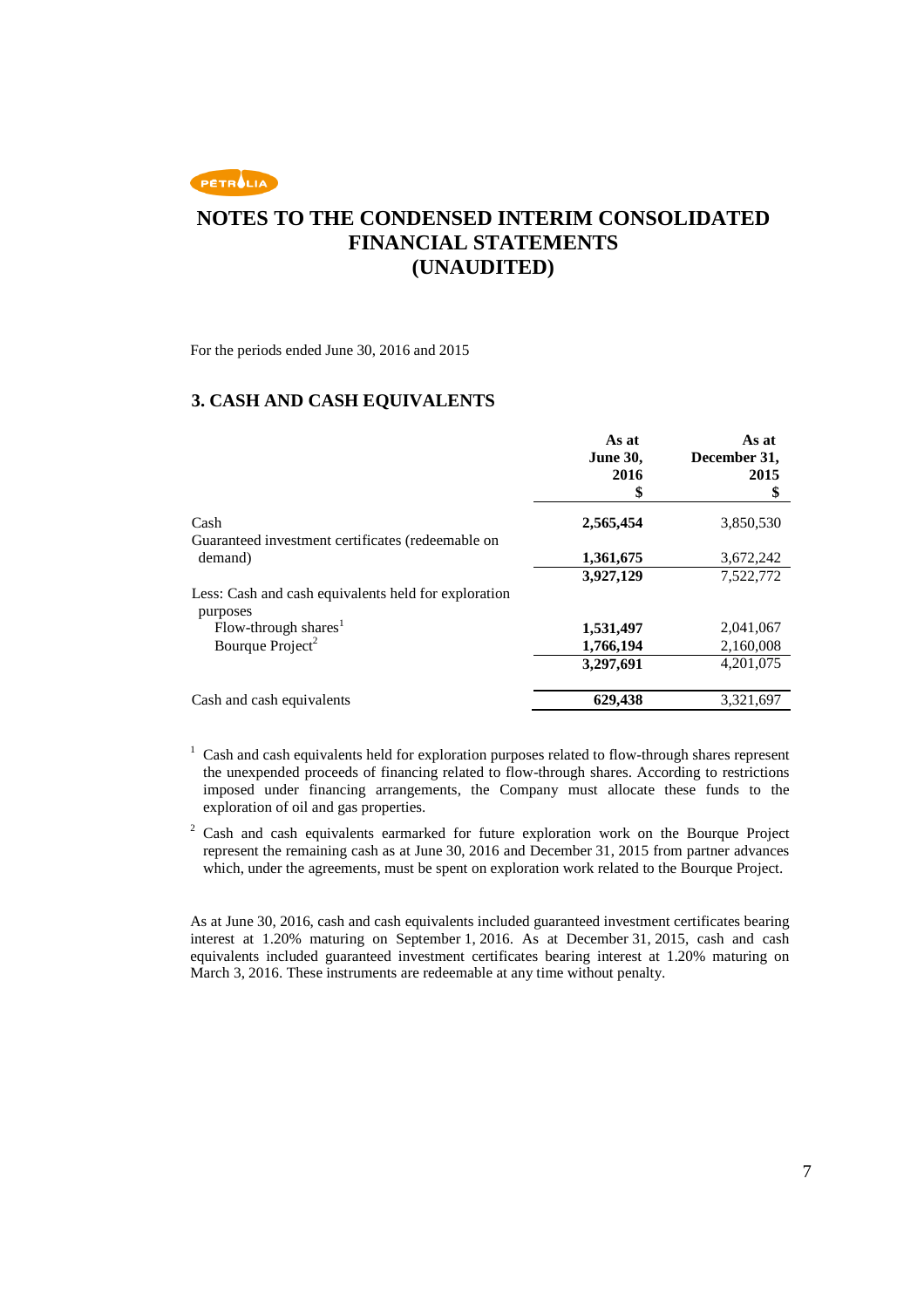

For the periods ended June 30, 2016 and 2015

#### **4. RECEIVABLES**

|                        | As at June 30,<br>2016 | As at December 31,<br>2015 |
|------------------------|------------------------|----------------------------|
|                        |                        | \$                         |
| <b>Partners</b>        | 113,096                | 145,312                    |
| Associates [Note 16]   | 762,885                | 944,309                    |
| Commodity taxes        |                        | 156,562                    |
| Tax credits receivable | 133,169                | 160,616                    |
| Interest receivable    | 1,356                  | 3,622                      |
| Other                  | 416,566                | 325,195                    |
|                        | 1,427,072              | 1,735,616                  |

Tax credits receivable relate to claims that have not yet been reviewed by tax authorities.

All the amounts have short-term maturities.

#### **5. INVESTMENTS IN ASSOCIATES**

During fiscal 2014, the Company completed a transaction that resulted in the limited partnership Anticosti Hydrocarbons L.P. and the general partner Anticosti Hydrocarbons General Partner Inc. The ownership interests of the partners are as follows:

| <b>Partners</b>               | <b>Ownership interest</b> |
|-------------------------------|---------------------------|
| Ressources Québec             | 35%                       |
| Pétrolia Inc.                 | 21.7%                     |
| Corridor Resources Inc.       | 21.7%                     |
| Saint-Aubin E&P (Québec) Inc. | 21.7%                     |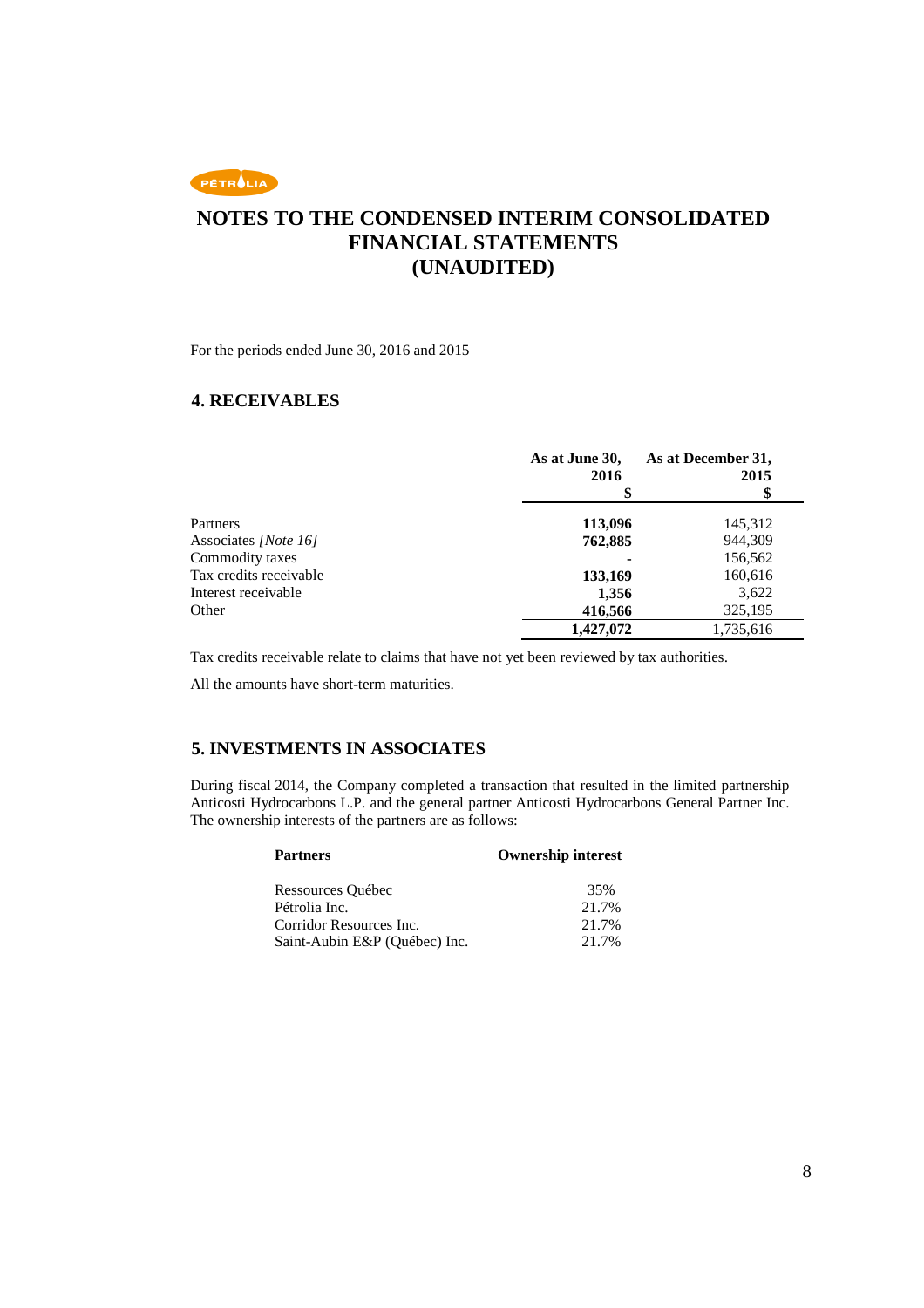# **NOTES TO THE CONDENSED INTERIM CONSOLIDATED FINANCIAL STATEMENTS (UNAUDITED)**

For the periods ended June 30, 2016 and 2015

|                                                           | Anticosti<br><b>Hydrocarbons</b><br>L.P.<br>\$ | Anticosti<br><b>Hydrocarbons</b><br>General<br>Partner Inc.<br>\$ | <b>Total</b><br>\$ |
|-----------------------------------------------------------|------------------------------------------------|-------------------------------------------------------------------|--------------------|
|                                                           |                                                |                                                                   |                    |
| Value of the interest as at December 31, 2014             | 36,564,660                                     |                                                                   | 36,564,660         |
| Share<br>for<br>ended<br>of<br>loss<br>the<br>net<br>year |                                                |                                                                   |                    |
| December 31, 2015                                         | (84,786)                                       | (59,209)                                                          | (143,995)          |
| Contributions for the year ended December 31, 2015        |                                                |                                                                   |                    |
|                                                           | 103,932                                        | 59,209                                                            | 163,141            |
| Cash amount paid to acquire a 21.7% interest              |                                                | 43                                                                | 43                 |
| Value of the interest as at December 31, 2015             | 36,583,806                                     | 43                                                                | 36,583,849         |
| Share of net loss for the six-month period ended          |                                                |                                                                   |                    |
| June 30, 2016                                             | (49,205)                                       | (23, 411)                                                         | (72,616)           |
| Contributions for the six-month period ended              |                                                |                                                                   |                    |
| June 30, 2016                                             | 49,205                                         | 24,901                                                            | 74,106             |
| Value of the interest as at June 30, 2016                 | 36,583,806                                     | 1.533                                                             | 36,585,339         |

#### *Financial information*

Key financial information for the interests held by Pétrolia in Anticosti Hydrocarbons L.P. and Anticosti Hydrocarbons General Partner Inc. [21.7% of units] through Investissement PEA inc. is as follows:

|                                 | As at June 30, | As at December 31, |
|---------------------------------|----------------|--------------------|
|                                 | 2016           | 2015               |
|                                 |                | \$                 |
| Current assets                  | 792,732        | 2,435,899          |
| Non-current assets              | 124,737,961    | 122,770,776        |
| Current liabilities             | 1,027,543      | 1,286,069          |
| Non-current liabilities         | 22,584         | 22,308             |
| Partners' equity                | 124,480,566    | 123,898,298        |
| Revenues                        |                |                    |
| Net loss and comprehensive loss | (335, 153)     | (664,590)          |
| Share of Pétrolia [21.7%]       | (72, 616)      | (143,995)          |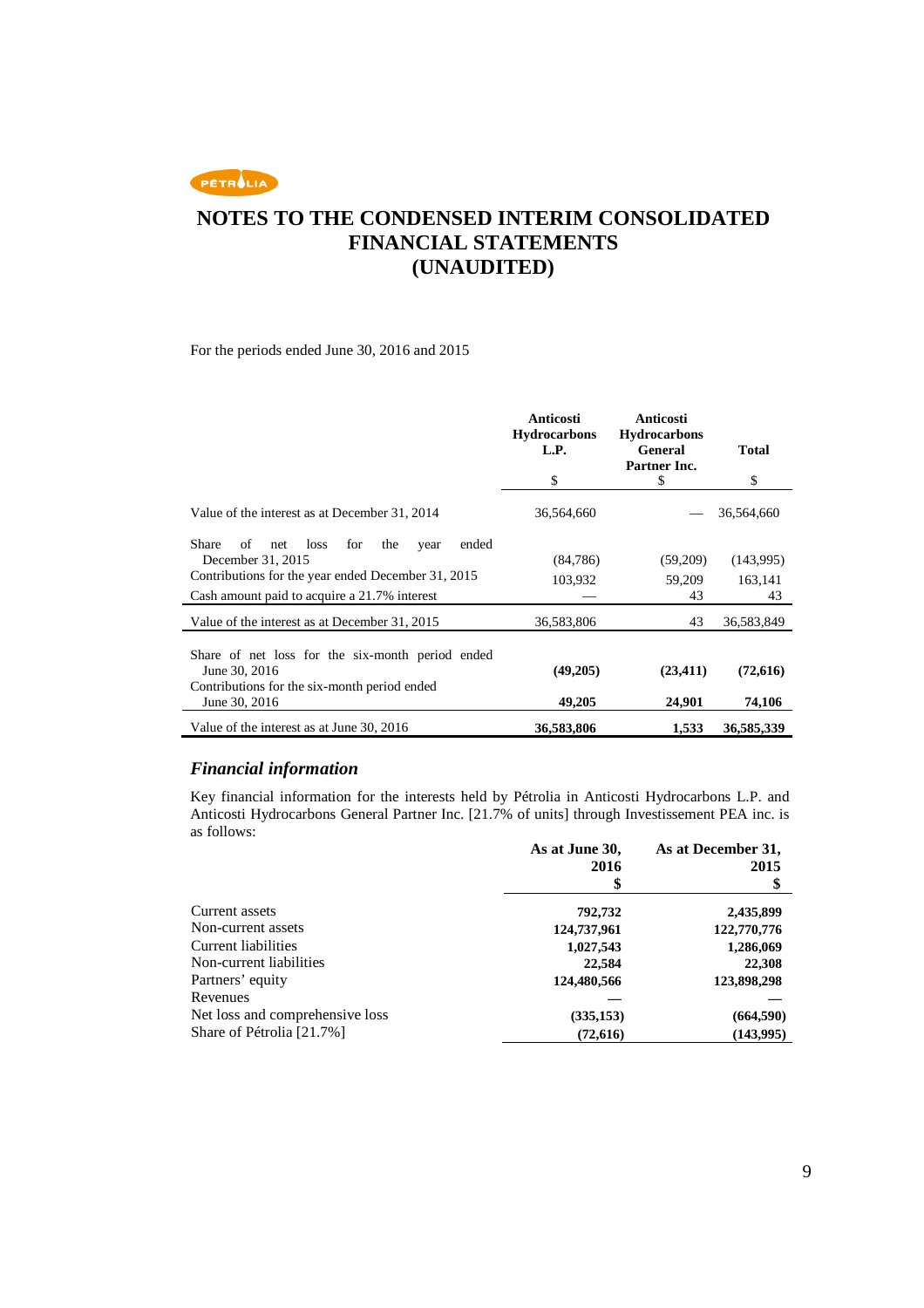

For the periods ended June 30, 2016 and 2015

### **6. PROPERTY, PLANT AND EQUIPMENT**

|                                 | Land<br>S | Leasehold<br>improvements<br>S. | IT, office<br>and field<br>equipment | <b>Automotive</b><br>equipment | <b>Reserves</b><br>S | Field<br>offices<br>\$ | <b>Total</b><br>\$ |
|---------------------------------|-----------|---------------------------------|--------------------------------------|--------------------------------|----------------------|------------------------|--------------------|
| Gross carrying amount           |           |                                 |                                      |                                |                      |                        |                    |
| Balance as at                   |           |                                 |                                      |                                |                      |                        |                    |
| December 31, 2015               | 75,434    | 343,049                         | 314,526                              | 86,378                         | 322,881              | 186,107                | 1,328,375          |
| <b>Additions</b>                |           |                                 | 5,187                                |                                |                      |                        | 5,187              |
| Disposals                       |           |                                 |                                      |                                |                      |                        |                    |
| Balance as at June 30, 2016     | 75,434    | 343,049                         | 319,713                              | 86,378                         | 322,881              | 186,107                | 1,333,562          |
| <b>Accumulated depreciation</b> |           |                                 |                                      |                                |                      |                        |                    |
| Balance as at                   |           |                                 |                                      |                                |                      |                        |                    |
| December 31, 2015               |           | 304,684                         | 234,863                              | 58,537                         | 183,763              | 100,111                | 881,958            |
| <b>Disposals</b>                |           |                                 |                                      |                                |                      |                        |                    |
| Depreciation                    |           | 7,302                           | 9,746                                | 4,176                          | 13,912               | 8,600                  | 43,736             |
| Balance as at June 30, 2016     |           | 311,986                         | 244,609                              | 62,713                         | 197,675              | 108,711                | 925,694            |
| Net carrying amount as at       |           |                                 |                                      |                                |                      |                        |                    |
| <b>December 31, 2015</b>        | 75,434    | 38,365                          | 79,663                               | 27,841                         | 139,118              | 85,996                 | 446,417            |
| Net carrying amount as at       |           |                                 |                                      |                                |                      |                        |                    |
| June 30, 2016                   | 75,434    | 31,063                          | 75,104                               | 23,665                         | 125,206              | 77,396                 | 407,868            |

#### **7. EXPLORATION AND EVALUATION ASSETS**

#### **Oil and gas properties**

|                              | December 31,<br>2015 | <b>Transfers</b> | <b>Additions</b><br>S | <b>June 30,</b><br>2016<br>\$ |
|------------------------------|----------------------|------------------|-----------------------|-------------------------------|
| Québec                       |                      |                  |                       |                               |
| Anticosti <sup>1</sup>       |                      |                  |                       |                               |
| Gastonguay                   | 768,263              |                  | 26,420                | 794,683                       |
| Gaspésia – Edgar – Marcel-   |                      |                  |                       |                               |
| Tremblay                     | 493.222              |                  | 22,457                | 515,679                       |
| Gaspé1                       | 3,534,467            |                  | 43,632                | 3,578,099                     |
| Matapédia                    | 177,746              |                  |                       | 177,746                       |
| Total oil and gas properties | 4,973,698            |                  | 92,509                | 5,066,207                     |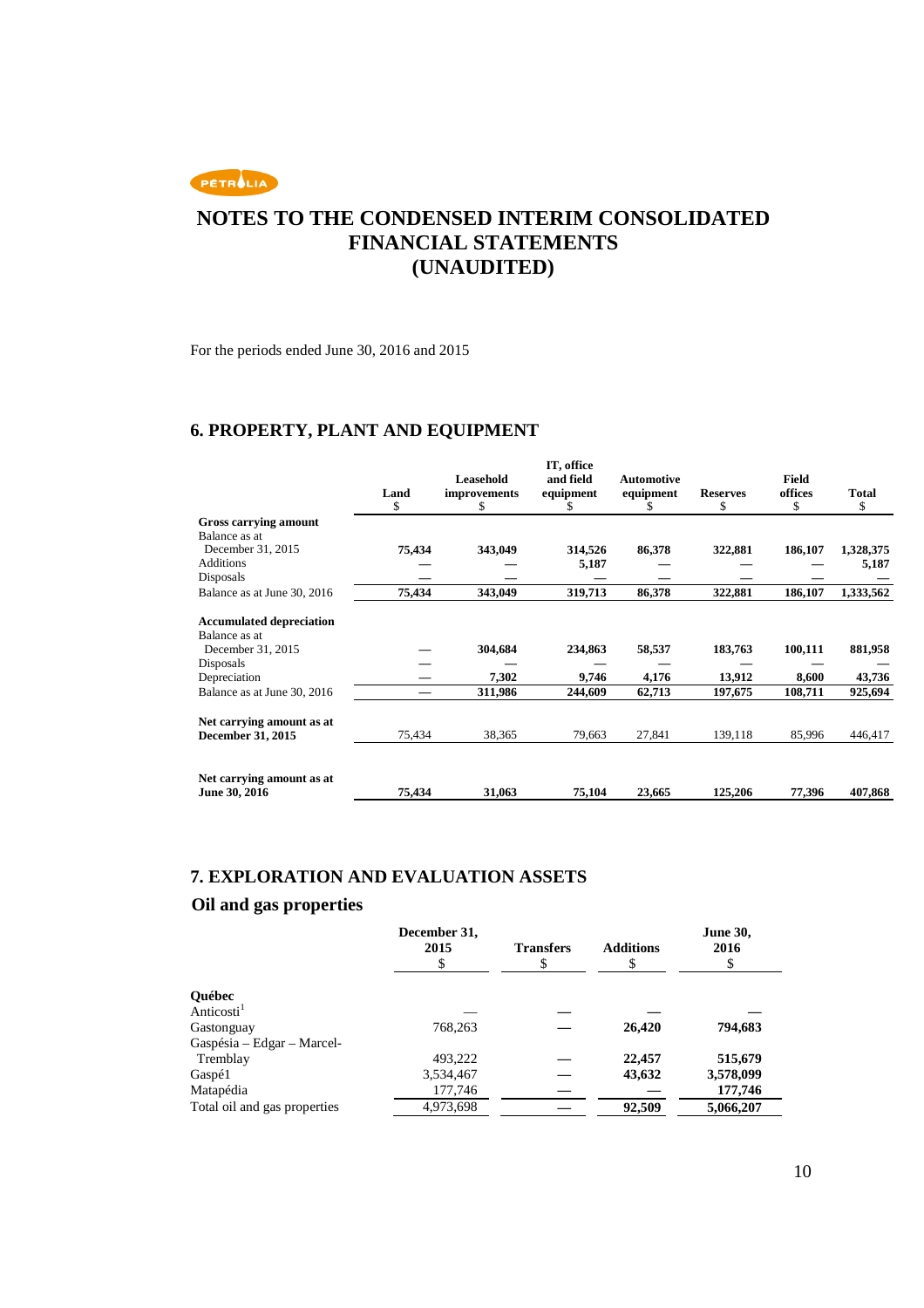# **NOTES TO THE CONDENSED INTERIM CONSOLIDATED FINANCIAL STATEMENTS (UNAUDITED)**

For the periods ended June 30, 2016 and 2015

# **Exploration expenses**

|                            | December 31,<br>2015<br>\$ | <b>Transfers</b><br>\$ | <b>Additions</b><br>\$ | <b>June 30,</b><br>2016<br>\$ |
|----------------------------|----------------------------|------------------------|------------------------|-------------------------------|
| <b>Ouébec</b>              |                            |                        |                        |                               |
| Anticosti                  | 231.304                    |                        | 1,321                  | 232,625                       |
| Gastonguay                 | 76.900                     |                        |                        | 76,900                        |
| Gaspésia – Edgar – Marcel- |                            |                        |                        |                               |
| Tremblay                   | 3,795,750                  |                        |                        | 3,795,750                     |
| Gaspé                      | 3,429,105                  |                        | 70,105                 | 3,499,210                     |
| <b>Bourque Project</b>     | 22,806,587                 |                        | 146,207                | 22,952,794                    |
| <b>Haldimand Project</b>   | 28,511,918                 |                        | 560,897                | 29,072,815                    |
| Tar Point Project No. 1    | 5,252,488                  |                        | 1,705                  | 5,254,193                     |
| Matapédia                  | 1,205,343                  |                        |                        | 1,205,343                     |
|                            | 65,309,395                 |                        | 780,235                | 66,089,630                    |

|                                                  | December 31,<br>2015 | <b>Transfers</b> | <b>Additions</b> | <b>June 30,</b><br>2016 |
|--------------------------------------------------|----------------------|------------------|------------------|-------------------------|
|                                                  | \$                   | \$               | \$               | \$                      |
| <b>Deductions</b>                                |                      |                  |                  |                         |
| Exploration subsidies and partner                |                      |                  |                  |                         |
| contributions:                                   |                      |                  |                  |                         |
| Anticosti                                        | 5,847                |                  |                  | 5,847                   |
| Gastonguay                                       | 19,020               |                  |                  | 19,020                  |
| Gaspésia – Edgar – Marcel-                       |                      |                  |                  |                         |
| Tremblay                                         | 428,740              |                  |                  | 428,740                 |
| Gaspé                                            | 711,141              |                  |                  | 711,141                 |
| <b>Bourque Project</b>                           | 9,135,127            |                  | (55, 103)        | 9,080,024               |
| <b>Haldimand Project</b>                         | 14,526,382           |                  | 220,900          | 14,747,282              |
| Tar Point Project No. 1                          | 1,051,894            |                  |                  | 1,051,894               |
| Matapédia                                        | 658,824              |                  |                  | 658,824                 |
|                                                  | 26,536,975           |                  | 165,797          | 26,702,772              |
| Revenue from oil reserve<br>evaluation:<br>Gaspé |                      |                  |                  |                         |
| <b>Haldimand Project</b>                         | 326,223              |                  | 29,812           | 356,035                 |
| Total exploration expenses                       | 38,446,197           |                  | 584,626          | 39,030,823              |
|                                                  |                      |                  |                  |                         |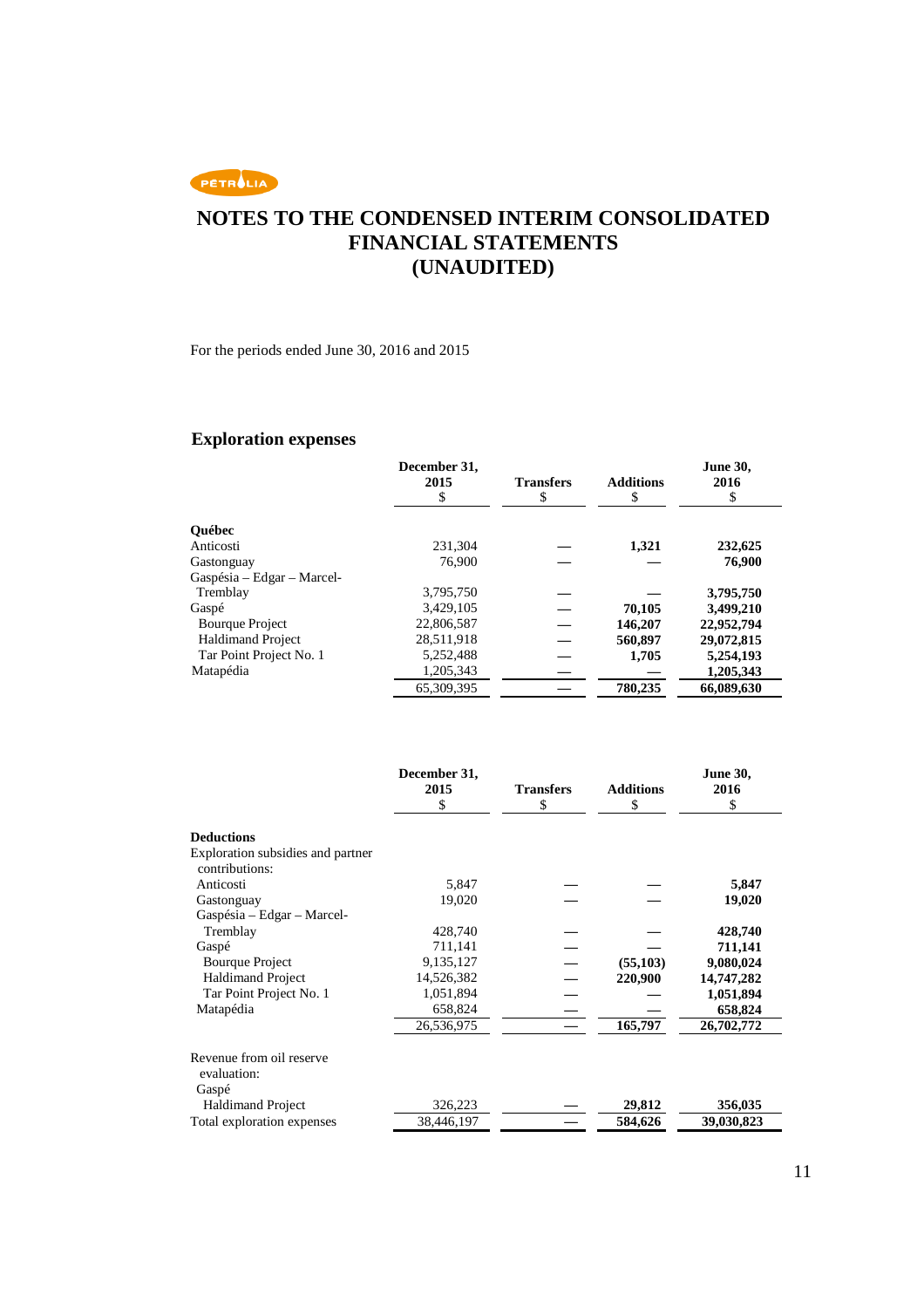

For the periods ended June 30, 2016 and 2015

#### **Summary as at June 30, 2016**

|                                   | December 31,<br>2015 | <b>Transfers</b> | <b>Additions</b> | <b>June 30,</b><br>2016 |
|-----------------------------------|----------------------|------------------|------------------|-------------------------|
| Properties                        | 4,973,698            |                  | 92.509           | 5,066,207               |
| <b>Exploration</b> expenses       | 38,446,197           |                  | 584,626          | 39,030,823              |
| Exploration and evaluation assets | 43,419,895           |                  | 677,135          | 44,097,030              |

<sup>1</sup> These properties are subject to royalties should they become productive. To date, the Company has satisfied all required obligations.

During the six-month period ended June 30, 2016, no tax credit related to resources was recorded as a reduction of exploration expenses by the Company [December 31, 2015 – \$160,616].

#### **8. TRADE AND OTHER PAYABLES**

|                                          | As at June 30,<br>2016 | As at December 31,<br>2015<br>\$ |
|------------------------------------------|------------------------|----------------------------------|
| Trade payables and accrued liabilities   | 1,842,500              | 3,602,372                        |
| Salaries, vacation pay and director fees | 340,584                | 300,264                          |
| Partners                                 | 9,842                  | 31,389                           |
| Commodity taxes                          | 44,223                 |                                  |
| Contributions to associates [Note 16]    | 28,281                 | 29,757                           |
|                                          | 2,265,430              | 3,963,782                        |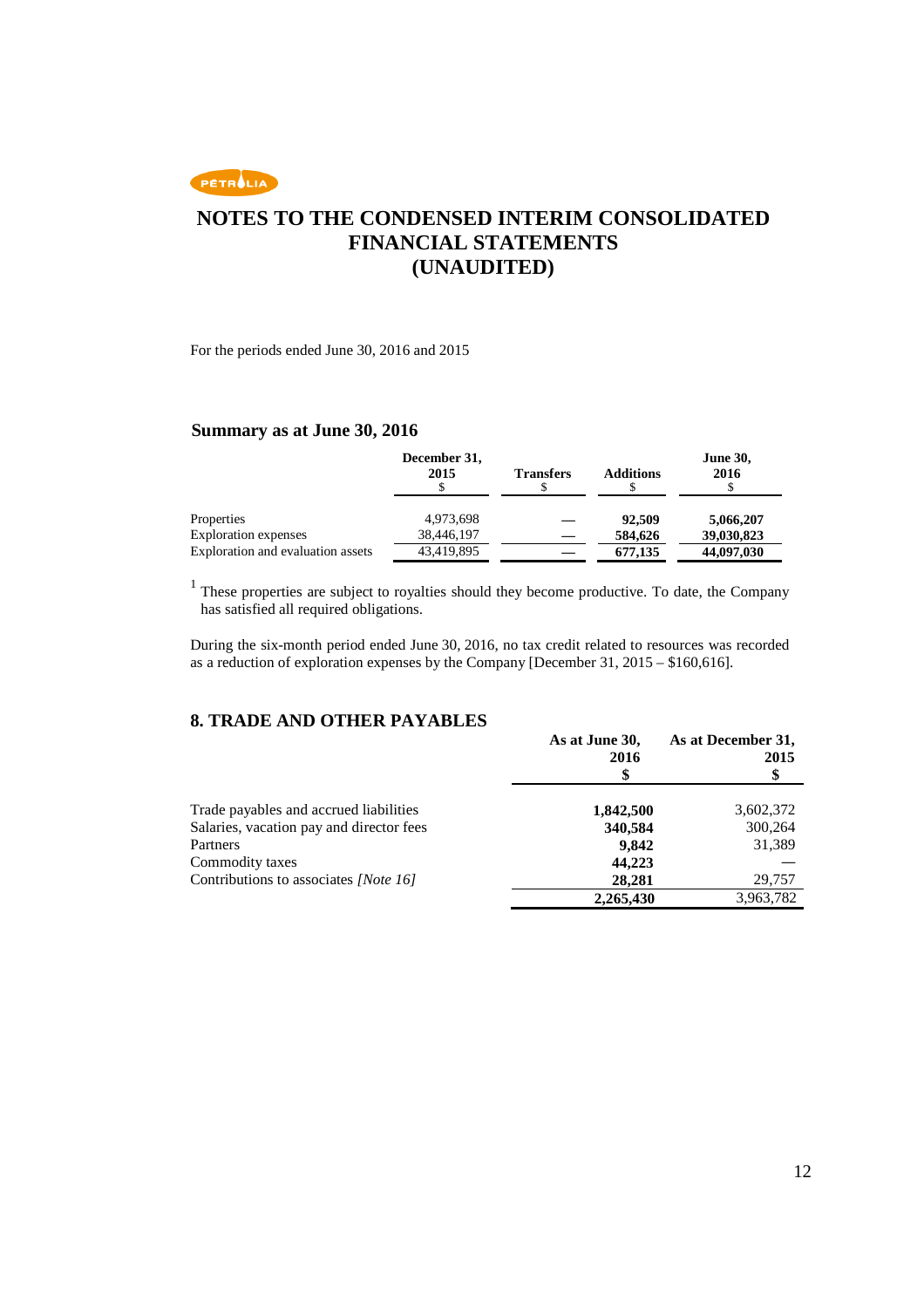

For the periods ended June 30, 2016 and 2015

#### **9. BANK BORROWINGS**

|                                                                                                                                                                 |        | As at June 30, As at December 31, |
|-----------------------------------------------------------------------------------------------------------------------------------------------------------------|--------|-----------------------------------|
|                                                                                                                                                                 | 2016   | 2015                              |
|                                                                                                                                                                 |        | Œ                                 |
| Ford Credit loan to acquire automotive equipment,<br>repayable in \$600 monthly payments of principal and<br>interest at 2.5% and maturing on November 4, 2019. | 23,568 | 26,852                            |
| Less current portion                                                                                                                                            | 6,692  | 6,609                             |
|                                                                                                                                                                 | 16,876 | 20.243                            |

#### **10. PARTNER ADVANCES FOR PLANNED EXPLORATION WORK**

The following table shows the reconciliation of partner advances for planned exploration work on the Bourque Project:

|                                                                 | 2016             | As at June 30, As at December 31,<br>2015 |
|-----------------------------------------------------------------|------------------|-------------------------------------------|
|                                                                 | [6 months]<br>\$ | [12 months]                               |
| Balance, beginning of period                                    | 1,881,112        |                                           |
| Partner advances<br>Partners' share in guarantee deposits       | (199, 873)       | 2,268,200                                 |
| Partner contributions for work carried out during<br>the period | 55,103           | (387,088)                                 |
| Balance, end of period                                          | 1,736,342        | 1,881,112                                 |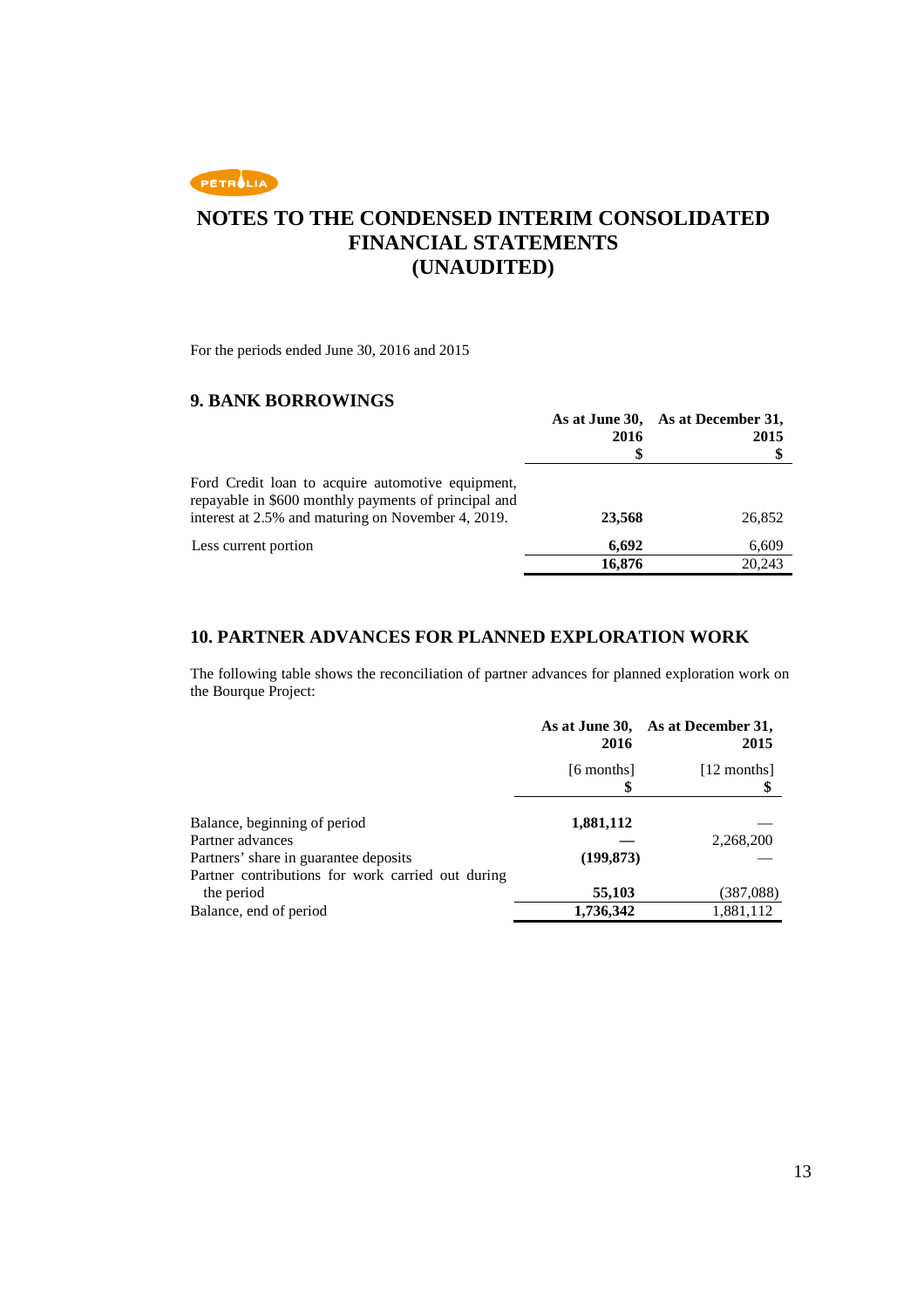

For the periods ended June 30, 2016 and 2015

#### **11. LIABILITY RELATED TO FLOW-THROUGH SHARES**

The following table shows the reconciliation of the liability related to flow-through shares:

|                                                      | As at June 30, As at December 31, |             |
|------------------------------------------------------|-----------------------------------|-------------|
|                                                      | 2016                              | 2015        |
|                                                      | [6 months]                        | [12 months] |
|                                                      | 5                                 |             |
|                                                      |                                   |             |
| Balance, beginning of period                         | 363,655                           | 64,942      |
| Issuance of flow-through shares                      |                                   | 802,485     |
| Reduction of the liability based on the work carried |                                   |             |
| in respect of which the Company has<br>out           |                                   |             |
| renounced the tax deductions                         | (133,762)                         | (503, 772)  |
| Balance, end of period                               | 229,893                           | 363,655     |

#### **12. PROVISION FOR SITE RESTORATION**

Management calculates the total provision for future site restoration based on the Company's net share of the estimated costs of abandoning and restoring wells and facilities and the estimated timing of future costs to be incurred.

As at June 30, 2016, the total future estimated amount required to settle obligations related to site restoration, indexed at 2% [December 31, 2015 – 2%], stood at \$1,390,226 [December 31, 2015 – \$1,373,060]. The total future amount was discounted using a weighted average rate of 2.5% [December 31, 2015 – 2.5%] over a horizon ranging from 2 to 20 years [December 31, 2015 – 2-to 20-year horizon]. The total undiscounted amount of the estimated cash flows required to settle these obligations is \$1,395,500 [December 31, 2015 – \$1,395,500].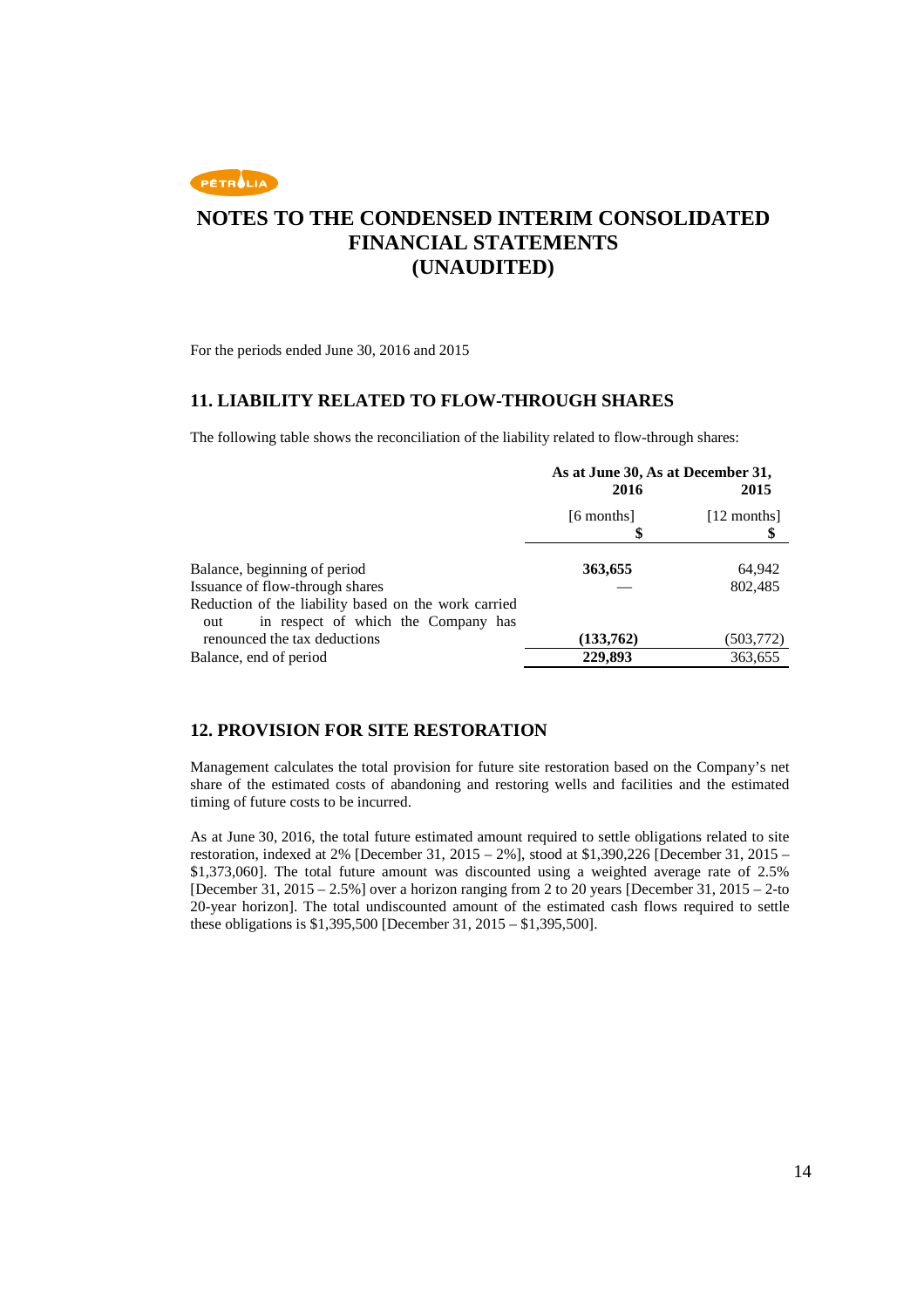

For the periods ended June 30, 2016 and 2015

The following table presents the reconciliation of the provision for site restoration:

|                                | As at June 30,<br>2016 | As at December 31,<br>2015 |
|--------------------------------|------------------------|----------------------------|
|                                | [6 months]             | [12 months]                |
|                                |                        |                            |
|                                |                        |                            |
| Balance, beginning of period   | 1,373,060              | 816,220                    |
| Liabilities incurred           |                        |                            |
| Accretion expense              | 17,166                 | 27,108                     |
| Change in accounting estimates |                        | 529,732                    |
| Amount used                    |                        |                            |
| Balance, end of period         | 1,390,226              | 1,373,060                  |
| Current portion of liability   |                        |                            |
|                                | 1,390,226              | 1,373,060                  |

#### **13. DEFERRED TAX**

During the quarter ended September 30, 2015, the Company reviewed the calculation of the deferred tax recovery, adjusting it to \$50,004 from \$142,786 for the first quarter of 2015 and to \$112,290 from \$239,773 for the second quarter of 2015. These adjustments resulted in increases in the deferred tax liability by \$92,782 as at March 31, 2015 and by \$126,983 as at June 30, 2015 while the net loss increased and retained earnings decreased by these same amounts for the threemonth periods ended March 31, 2015 and June 30, 2015. Those adjustments also increased net loss per share and net diluted loss per share by \$0.001 and \$0.002, respectively, for the threemonth periods ended March 31, 2015 and June 30, 2015.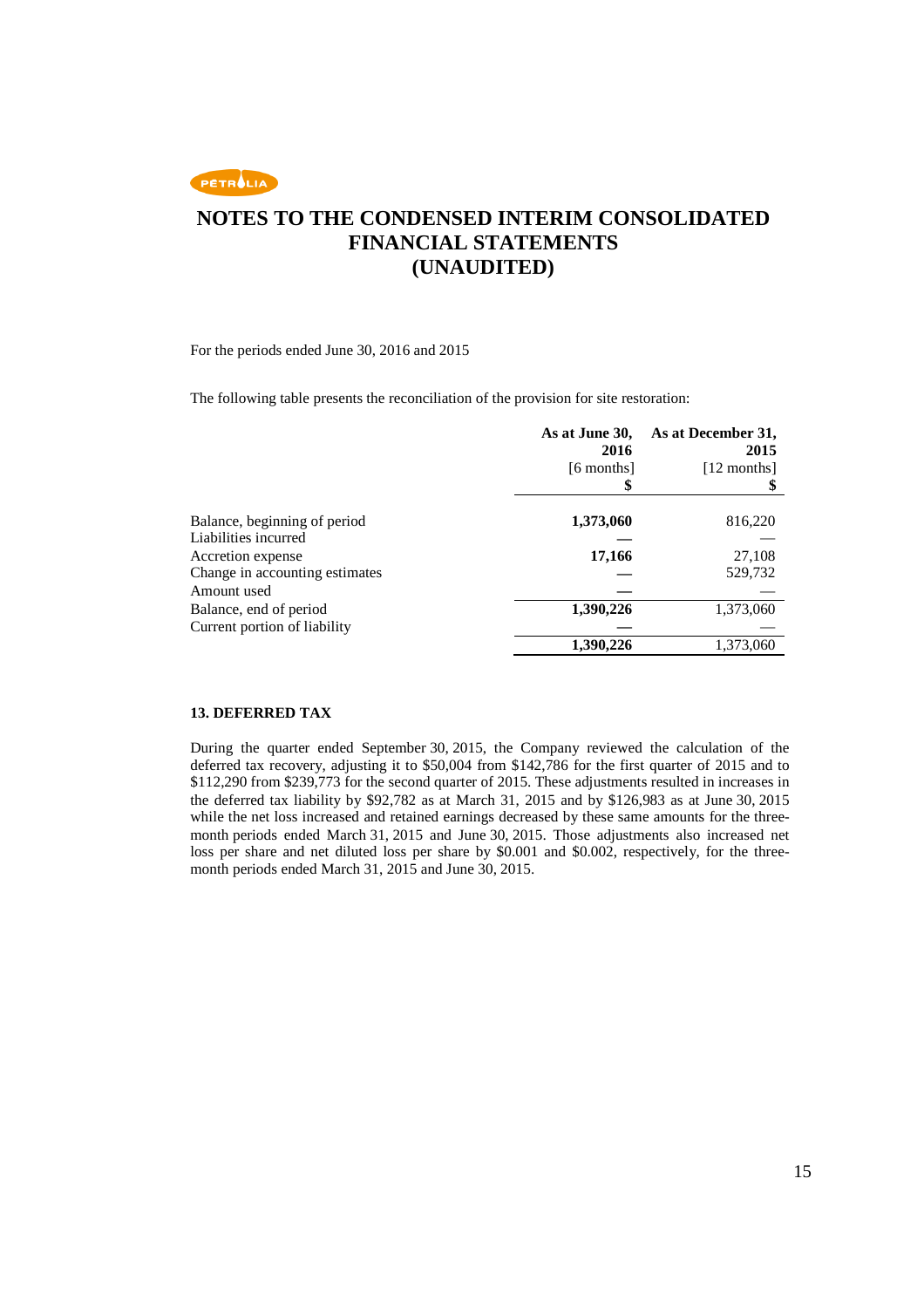## **NOTES TO THE CONDENSED INTERIM CONSOLIDATED FINANCIAL STATEMENTS (UNAUDITED)**

For the periods ended June 30, 2016 and 2015

#### **14. SHARE CAPITAL**

#### **Authorized**

Unlimited number of common, participating, voting shares without par value.

|                                                                                        |                            | As at June 30, 2016<br>[6 months] | As at December 31, 2015<br>[12 months] |                         |
|----------------------------------------------------------------------------------------|----------------------------|-----------------------------------|----------------------------------------|-------------------------|
|                                                                                        | <b>Number</b><br>of shares | Amount<br>\$                      | <b>Number</b><br>of shares             | Amount<br>\$            |
| <b>Issued</b>                                                                          |                            |                                   |                                        |                         |
| Balance, beginning of period                                                           | 92,420,195                 | 64,829,868                        | 77.616.695                             | 59.307.265              |
| Share issuance:<br>Shares issued<br>Issuance costs<br>Deferred tax related to issuance | 50,000                     | 10,500<br>(827)                   | 14,803,500                             | 5,880,315<br>(489, 346) |
| costs                                                                                  |                            |                                   |                                        | 131,634                 |
| Balance, end of period                                                                 | 92,470,195                 | 64,839,541                        | 92,420,195                             | 64,829,868              |

#### *Share-based payments*

On October 22, 2004, the Company adopted a stock option plan under which it can grant a maximum of 10% of the number of shares outstanding to its directors, officers, key employees and suppliers on a continuous basis. The exercise price of each option equals the market price on the day prior to the grant of the option. All options must be exercised no later than five years after the date of the grant. The options granted to directors vest immediately and for other participants, over a period of three years.

All share-based compensation will be settled in equity. The Company has no legal or constructive obligation to repurchase or settle the options.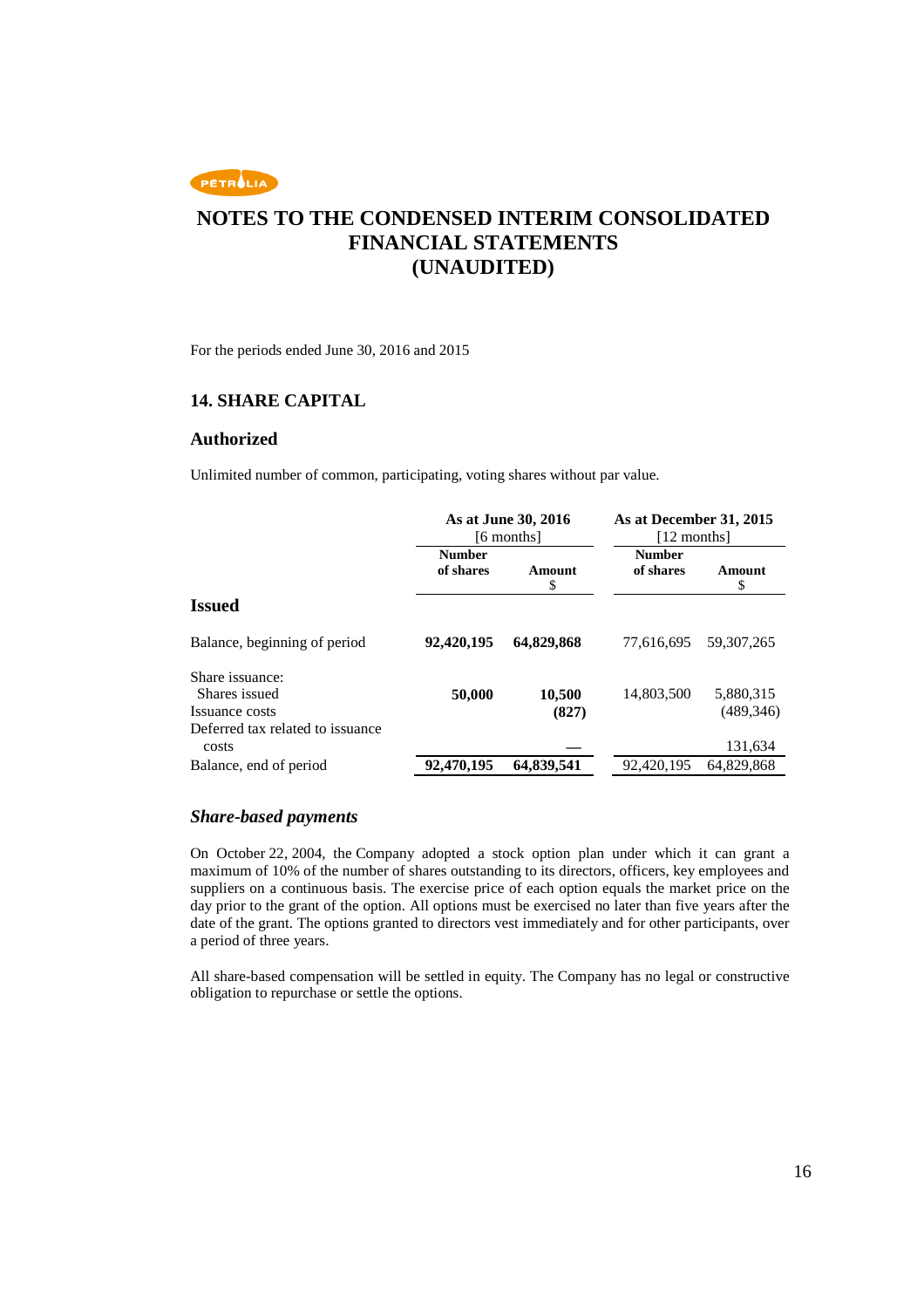

For the periods ended June 30, 2016 and 2015

The Company's stock options are detailed as follows for the reporting periods presented:

|                                  | As at June 30, 2016<br>[6 months] |                                                | As at December 31, 2015<br>[12 months] |                                                |
|----------------------------------|-----------------------------------|------------------------------------------------|----------------------------------------|------------------------------------------------|
|                                  | Number of<br>options              | Weighted<br>average<br>exercise<br>price<br>\$ | Number of<br>options                   | Weighted<br>average<br>exercise<br>price<br>\$ |
| Outstanding, beginning of period | 8,575,000                         | 0.87                                           | 7,522,500                              | 0.97                                           |
| Granted<br>Exercised             | 225,000                           | 0.22                                           | 1,950,000                              | 0.36                                           |
| Forfeited                        | (1,125,000)                       | 1.52                                           | (897,500)                              | 0.65                                           |
| Outstanding, end of period       | 7,675,000                         | 0.79                                           | 8,575,000                              | 0.87                                           |
| Exercisable                      | 6.042.500                         | 0.90                                           | 6,867,500                              | 0.97                                           |

#### **15. LOSS PER SHARE**

Basic loss per share is calculated by dividing net loss for the fiscal year by the weighted average number of common shares outstanding during the period. In calculating diluted loss per share for the periods ended June 30, 2016 and 2015, potential common shares, such as certain options and warrants, were not included as they would have the effect of decreasing the loss per share, which would be antidilutive.

Both basic and diluted loss per share have been calculated using net loss for the period as the numerator, therefore no adjustment to loss was necessary. The weighted average number of common shares outstanding is increased by the weighted average number of additional common shares that would have been outstanding had all the potentially dilutive shares been converted.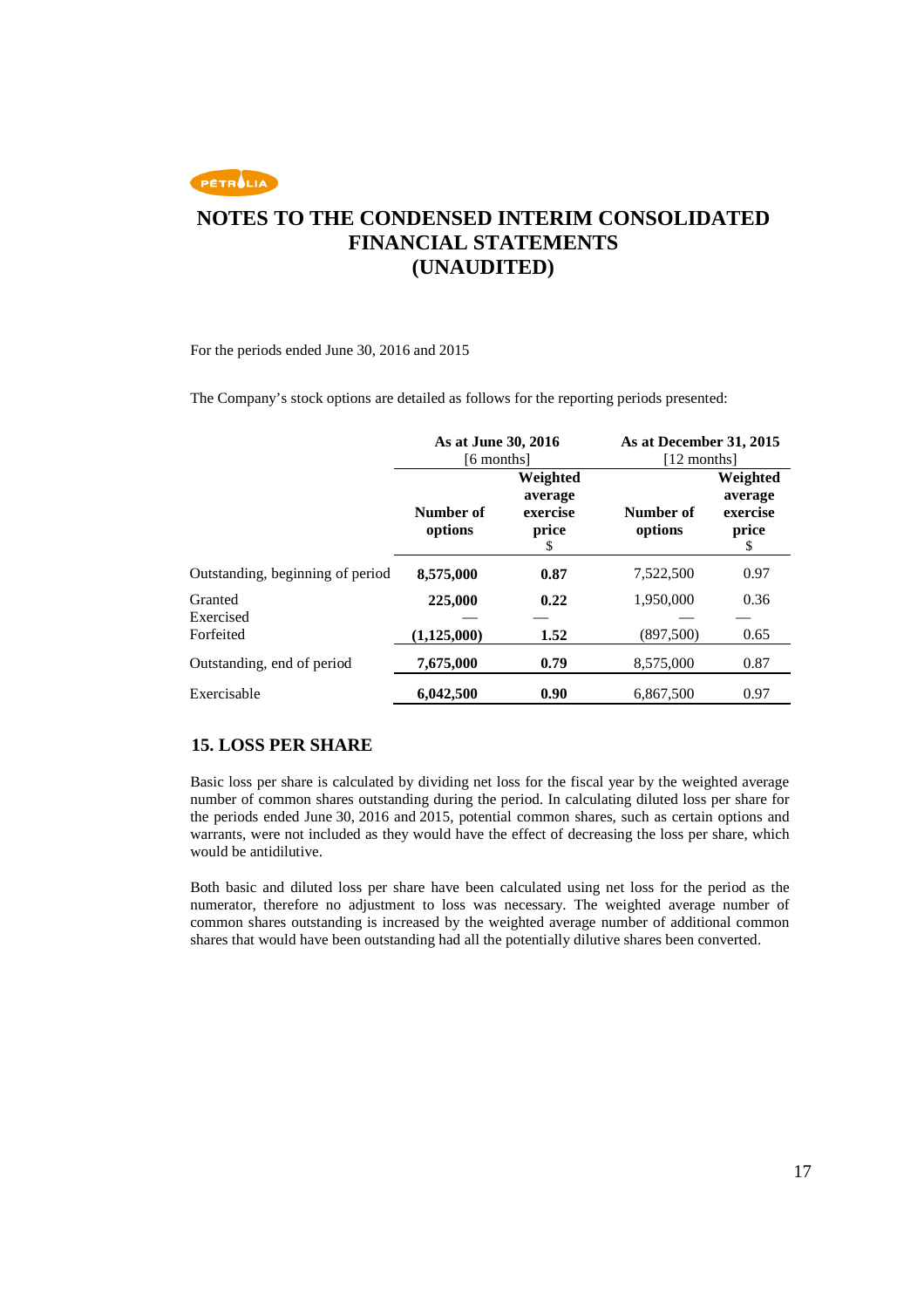# **NOTES TO THE CONDENSED INTERIM CONSOLIDATED FINANCIAL STATEMENTS (UNAUDITED)**

For the periods ended June 30, 2016 and 2015

|                                                    | As at June 30,<br>2016 | As at June 30,<br>2015 | As at June 30,<br>2016 | As at June 30,<br>2015 |
|----------------------------------------------------|------------------------|------------------------|------------------------|------------------------|
|                                                    | [3 months]             | [3 months]             | [6 months]             | [6 months]             |
|                                                    |                        | [Restated]             |                        | [Restated]             |
|                                                    |                        | [Note $13$ ]]          |                        | [Note $13$ ]]          |
| Net loss                                           | \$(631,901)            | \$(362,795)            | \$(939,736)            | \$(668,318)            |
| Weighted average<br>number of<br>$shares - basic$  | 92,448,064             | 80, 345, 195           | 92,429,536             | 78,298,820             |
| Dilutive effect of warrants and<br>options         |                        |                        |                        |                        |
| Weighted<br>number of<br>average<br>diluted shares | 92,448,064             | 80, 345, 195           | 92,429,536             | 78,298,820             |
| Basic net loss per share                           | \$(0.007)              | \$(0.005)              | \$(0.010)              | \$(0.009)              |
| Diluted net loss per share                         | \$(0.007)              | \$(0.005)              | \$(0.010)              | \$(0.009)              |

#### **16. RELATED PARTY TRANSACTIONS**

The Company's related parties include other related parties and key management personnel, as described below.

None of the transactions involve special terms or conditions and no guarantees were given or received. Outstanding balances are usually settled in cash.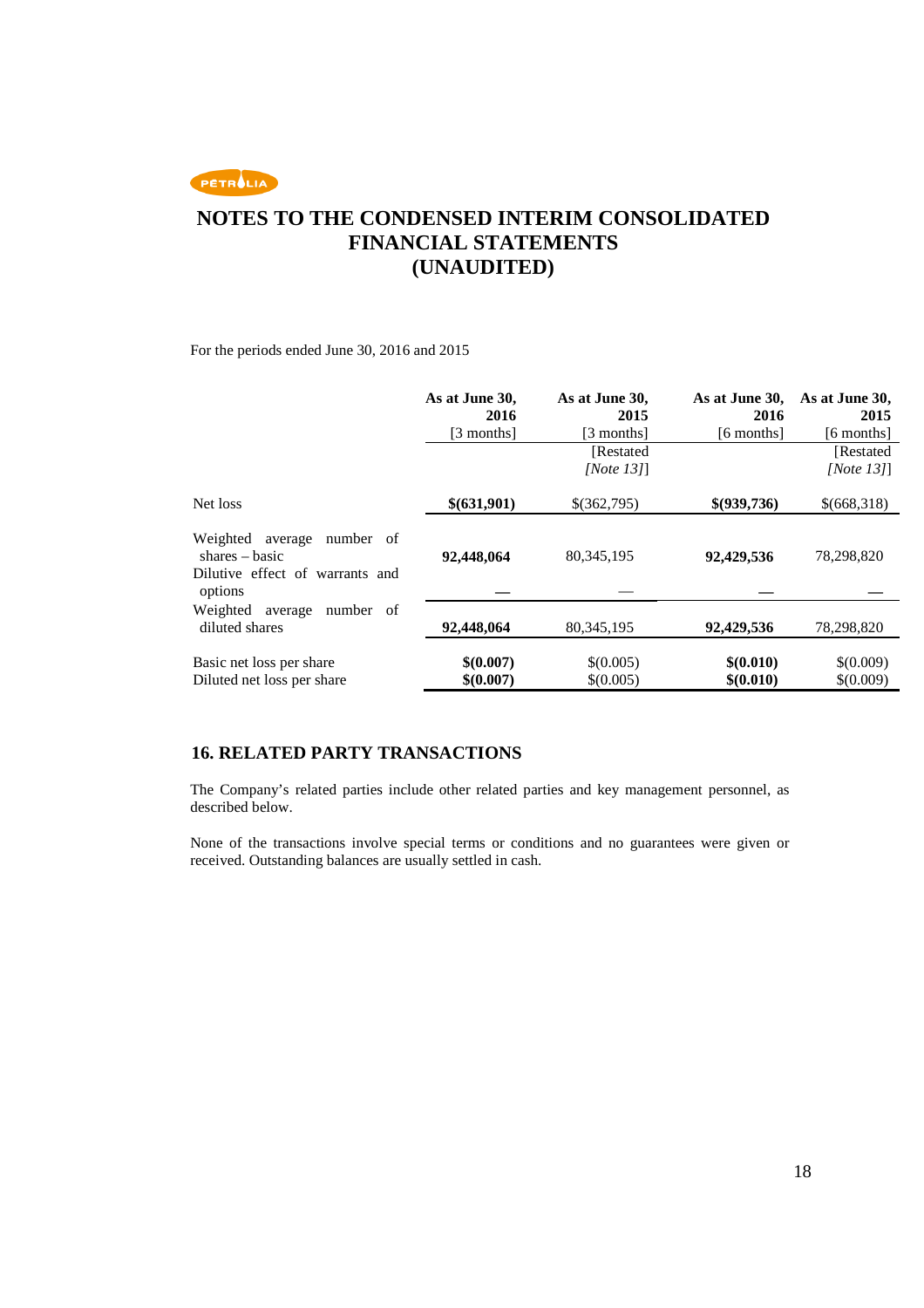

For the periods ended June 30, 2016 and 2015

#### **Transactions with key management personnel**

Key management personnel compensation includes the following expenses:

|                                    | As at June 30,<br>2016 | As at June 30,<br>2015 |
|------------------------------------|------------------------|------------------------|
|                                    | [6 months]             | [6 months]             |
|                                    | \$                     |                        |
| Short-term employee benefits:      |                        |                        |
| Salaries and employee benefits     | 215,843                | 466,191                |
| <b>Termination benefit</b>         | 150,000                |                        |
| Director fees                      | 83,742                 | 66,947                 |
| Total short-term employee benefits | 449,585                | 533,138                |
| Fees                               | 42,900                 | 50,600                 |
| Share-based compensation           | 19,777                 | 53,281                 |
| Total compensation                 | 512,262                | 637,019                |

During the periods ended June 30, 2016 and 2015, no options granted under the stock option plan were exercised by key management personnel.

#### **Related companies and other parties**

Transactions were carried out:

With a company in which a director is a majority shareholder:

|                     | As at June 30,<br>2016 | As at June 30,<br>2015 |
|---------------------|------------------------|------------------------|
|                     | $[6$ months $]$        | [6 months]             |
|                     |                        |                        |
|                     |                        |                        |
| Comprehensive loss: |                        |                        |
| Other expenses      | 7,800                  | 9,200                  |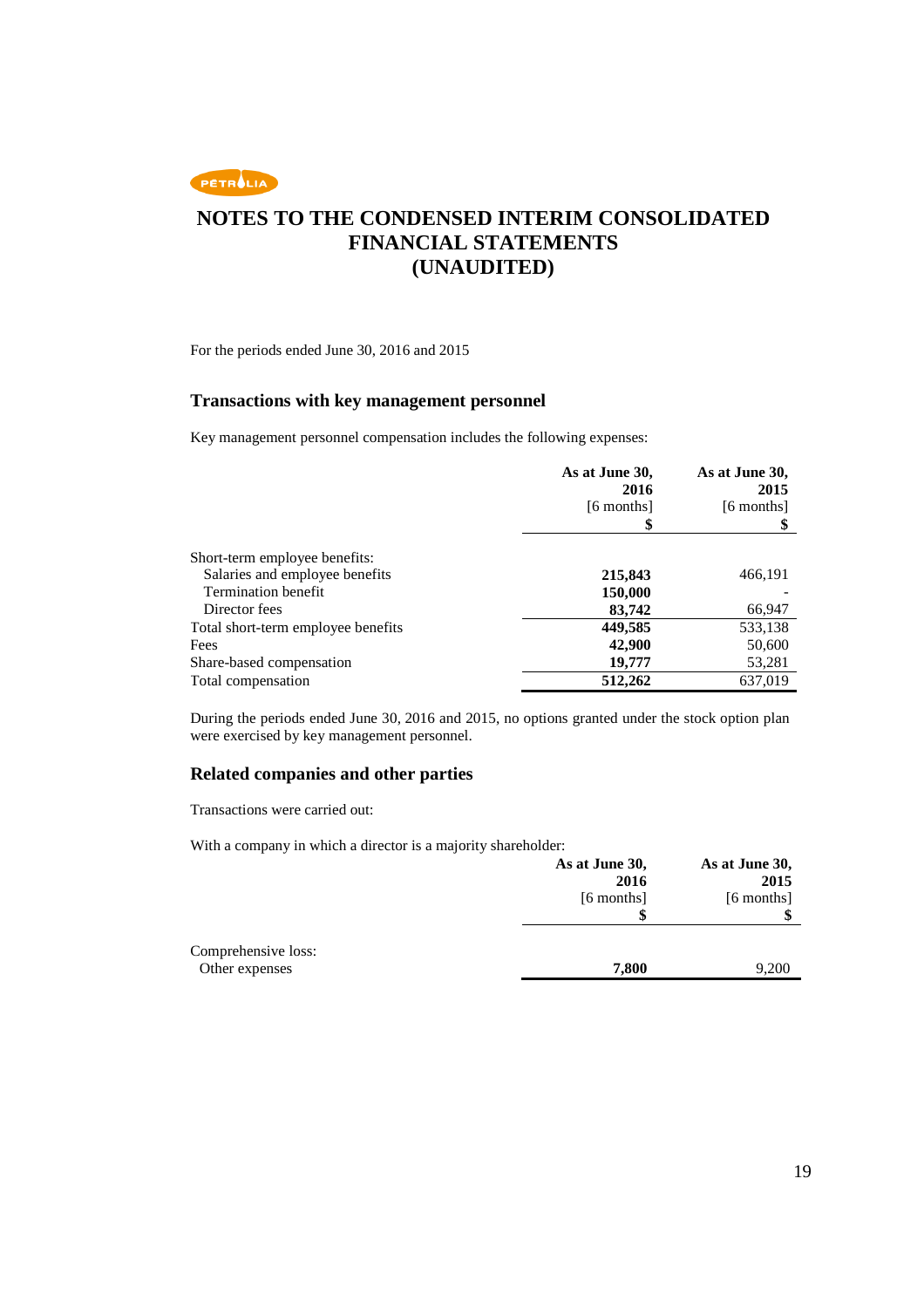### **NOTES TO THE CONDENSED INTERIM CONSOLIDATED FINANCIAL STATEMENTS (UNAUDITED)**

For the periods ended June 30, 2016 and 2015

With an associate:

|                     | As at June 30,  | As at June 30,  |
|---------------------|-----------------|-----------------|
|                     | 2016            | 2015            |
|                     | $[6$ months $]$ | $[6$ months $]$ |
|                     |                 |                 |
|                     |                 |                 |
| Comprehensive loss: |                 |                 |
| Project management  | 20,116          | 42,224          |

As at June 30 2016, an amount of \$762,885 [December 31, 2015 – \$944,309] was receivable from Anticosti Hydrocarbons L.P.

In addition, as at June 30, 2016, a contribution of \$28,281 [December 31, 2015 – \$19,637] was payable to Anticosti Hydrocarbons L.P., while no contribution [December 31, 2015 – \$10,120] was payable to Anticosti Hydrocarbons General Partner Inc.

These transactions were in the normal course of business and measured at the exchange amount, which is the amount of consideration established and agreed to by the related parties.

#### **17. FINANCIAL INSTRUMENTS**

Financial assets and financial liabilities are measured at fair value or amortized cost. The classification of financial instruments as well as their carrying amounts and fair values are presented in the table below:

|                                                                                              | As at June 30, 2016                            |                                      |                                        |                                         |
|----------------------------------------------------------------------------------------------|------------------------------------------------|--------------------------------------|----------------------------------------|-----------------------------------------|
|                                                                                              | <b>Fair value</b><br>through profit<br>or loss | <b>Loans</b> and<br>receivables<br>S | Other<br>financial<br>liabilities<br>S | <b>Total</b><br>carrying<br>amount<br>S |
| <b>Financial asset</b><br>Cash and cash equivalents <sup>1</sup><br>Receivables <sup>2</sup> | 3,927,129                                      | 1,293,903                            |                                        | 3,927,129<br>1,293,903                  |
|                                                                                              | 3,927,129                                      | 1,293,903                            |                                        | 5,221,032                               |
| <b>Financial liability</b><br>Trade and other payables<br><b>Bank borrowings</b>             |                                                |                                      | 2,265,430<br>23,568                    | 2,265,430<br>23,568                     |
|                                                                                              |                                                |                                      | 2,288,998                              | 2,288,998                               |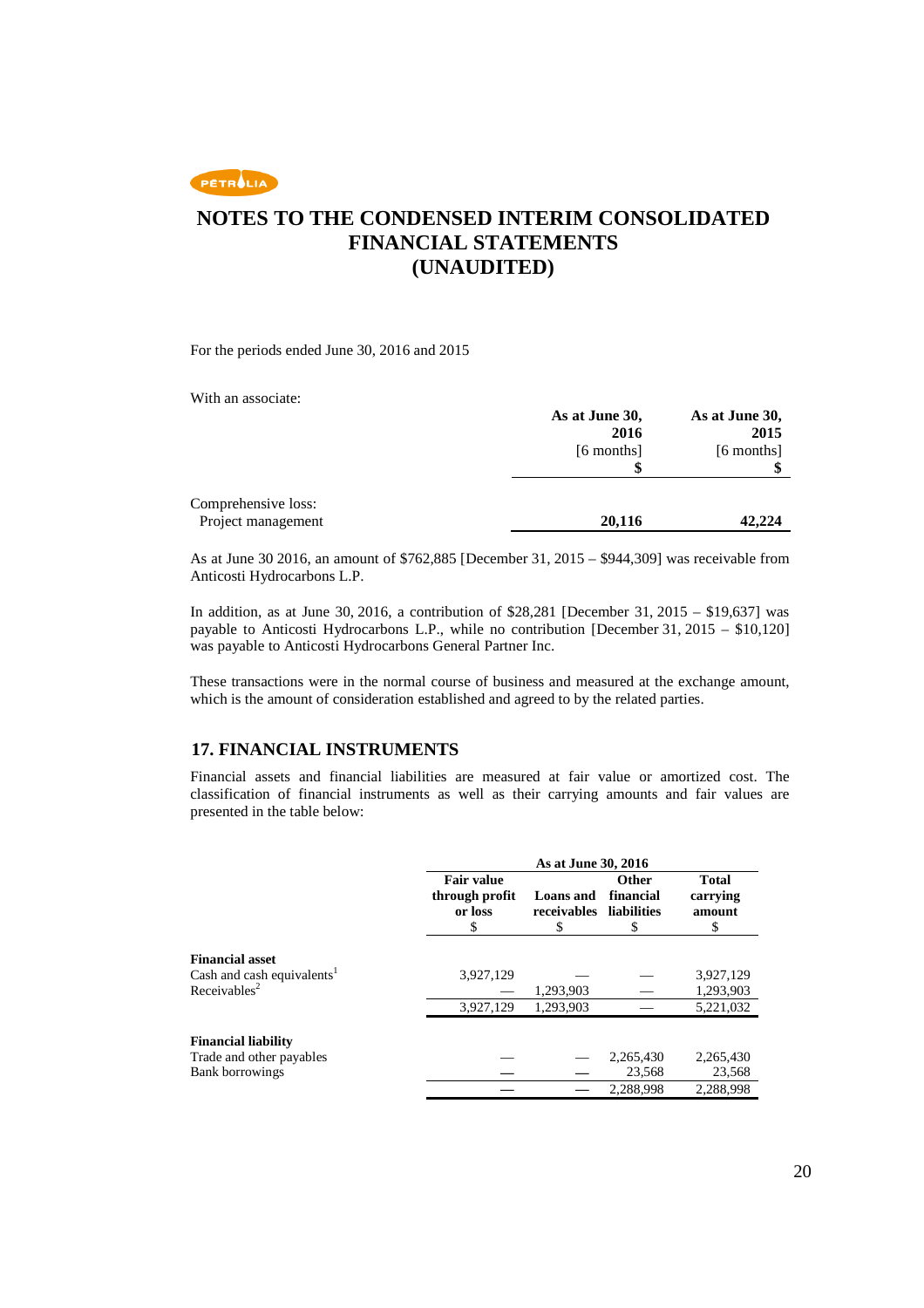### **NOTES TO THE CONDENSED INTERIM CONSOLIDATED FINANCIAL STATEMENTS (UNAUDITED)**

For the periods ended June 30, 2016 and 2015

|                                        | As at December 31, 2015                             |                                      |                                               |                                         |
|----------------------------------------|-----------------------------------------------------|--------------------------------------|-----------------------------------------------|-----------------------------------------|
|                                        | <b>Fair value</b><br>through profit<br>or loss<br>S | <b>Loans</b> and<br>receivables<br>S | <b>Other</b><br>financial<br>liabilities<br>S | <b>Total</b><br>carrying<br>amount<br>S |
|                                        |                                                     |                                      |                                               |                                         |
| <b>Financial asset</b>                 |                                                     |                                      |                                               |                                         |
| Cash and cash equivalents <sup>1</sup> | 7,522,772                                           |                                      |                                               | 7,522,772                               |
| Receivables <sup>2</sup>               |                                                     | 1,418,438                            |                                               | 1,418,438                               |
|                                        | 7,522,772                                           | 1,418,438                            |                                               | 8.941.210                               |
| <b>Financial liability</b>             |                                                     |                                      |                                               |                                         |
| Trade and other payables               |                                                     |                                      | 3,963,782                                     | 3,963,782                               |
| <b>Bank borrowings</b>                 |                                                     |                                      | 26,852                                        | 26,852                                  |
|                                        |                                                     |                                      | 3,990,634                                     | 3,990,634                               |

<sup>1</sup> Fair value of cash and cash equivalents is equal to the carrying amount.

<sup>2</sup> Excluding tax credits and commodity taxes as these amounts do not represent a contractual right to receive an amount.

#### **18. CONTINGENCIES**

#### **Financing**

The Company is financed in part by the issue of flow-through shares. However, although it has taken all the necessary measures in this regard, there is no guarantee that the funds spent by the Company regarding these shares will be deemed eligible by tax authorities in the event of an audit. Refusal of certain expenses by the tax authorities would have a negative tax impact for investors. Exploration work commitments that are not respected are subject to a combined tax rate of 26.9% [Canada and Québec]. During the year ended December 31, 2015, the Company received an amount of \$3,712,800 following the issue of flow-through shares for which it waived the tax deductions. This amount must be incurred by December 31, 2016. As at June 30, 2016, the remaining eligible expenses to be incurred totalled \$1,531,497 [December 31, 2015 – \$2,041,067].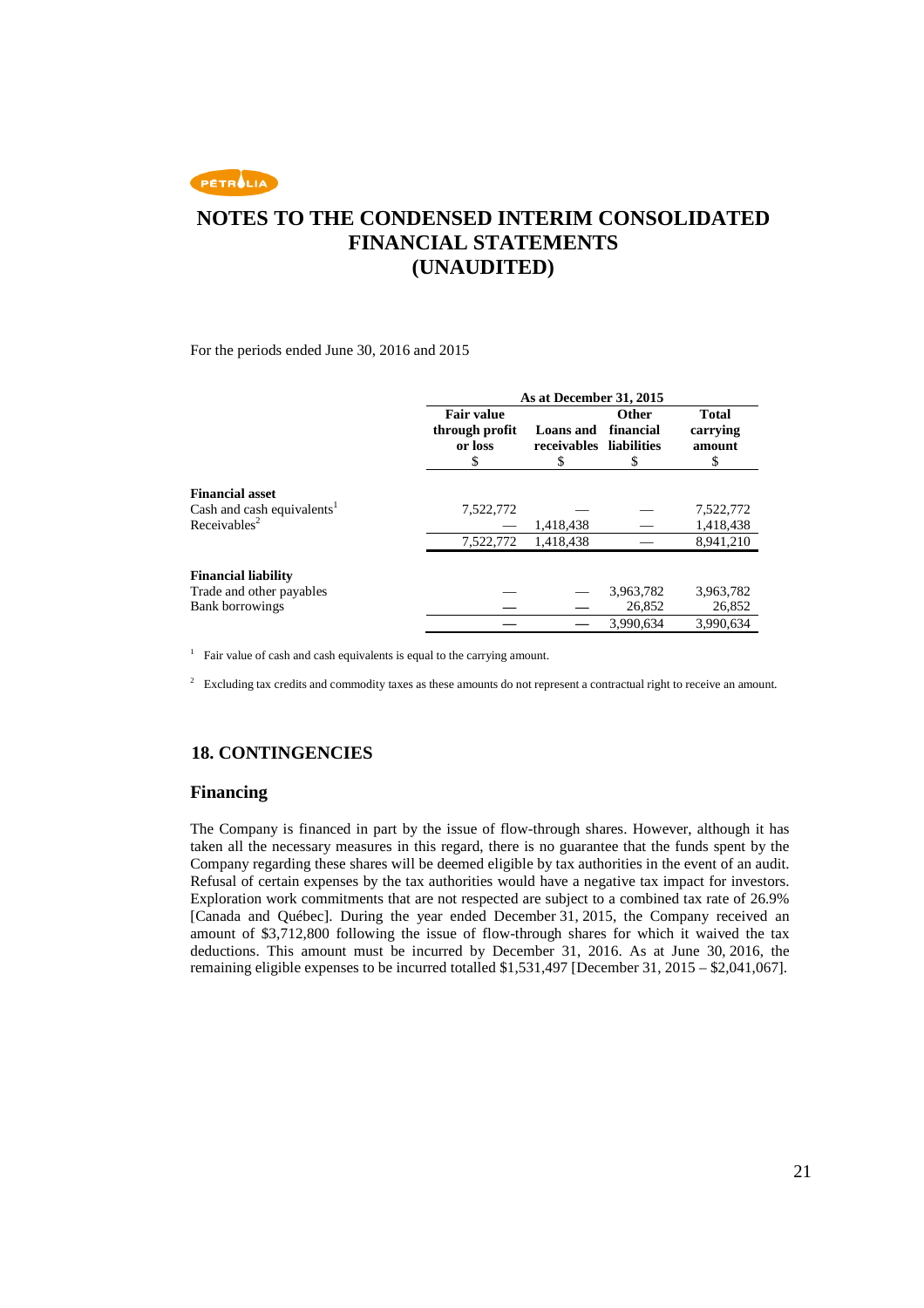

For the periods ended June 30, 2016 and 2015

#### **Environment**

The Company's operations are regulated by governmental laws relating to environmental protection. Environmental consequences are difficult to predict, whether in terms of their outcomes, timing or impact. Currently, to the best of management's knowledge, the Company is operating in compliance with current legislation. The Company is currently in the process of renewing the guarantees provided to the Ministère des Ressources naturelles to secure the completion of certain site closures. During the six-month period ended June 30, 2016, guarantee deposits amounting to \$450,000 were paid by the Company under performance guarantees. Letters of guarantee amounting to \$480,000 were issued by a financial institution to the Ministère des Ressources naturelles to guarantee the completion of certain site closures.

#### **Litigation**

The Company is subject to certain legal disputes in the normal course of business. Management believes that the Company has set aside sufficient provisions to cover potential losses in relation to such litigation.

#### **19. SUPPLEMENTAL CASH FLOW INFORMATION**

#### **Items not affecting cash and cash equivalents**

|                                                                                                                                            | 2016<br>[6 months]<br>S | 2015<br>[6 months]<br>S |
|--------------------------------------------------------------------------------------------------------------------------------------------|-------------------------|-------------------------|
| Receivables related to exploration and evaluation assets                                                                                   | (39,663)                | 212,811                 |
| Trade payables related to exploration and evaluation assets<br>Additions to property, plant and equipment included under<br>trade payables | 1,569,615<br>892        | 2,916,543               |
| Shares issued in consideration for prepaid expenses                                                                                        | 10,500                  |                         |
| Share issuance costs included in trade payables<br>Contributions to associates included under other payables                               | 85,030<br>1,476         | (111,702)               |
| <b>Other information</b>                                                                                                                   | 317                     | 398                     |
| Interest paid<br>Interest received                                                                                                         | 17,894                  | 19.491                  |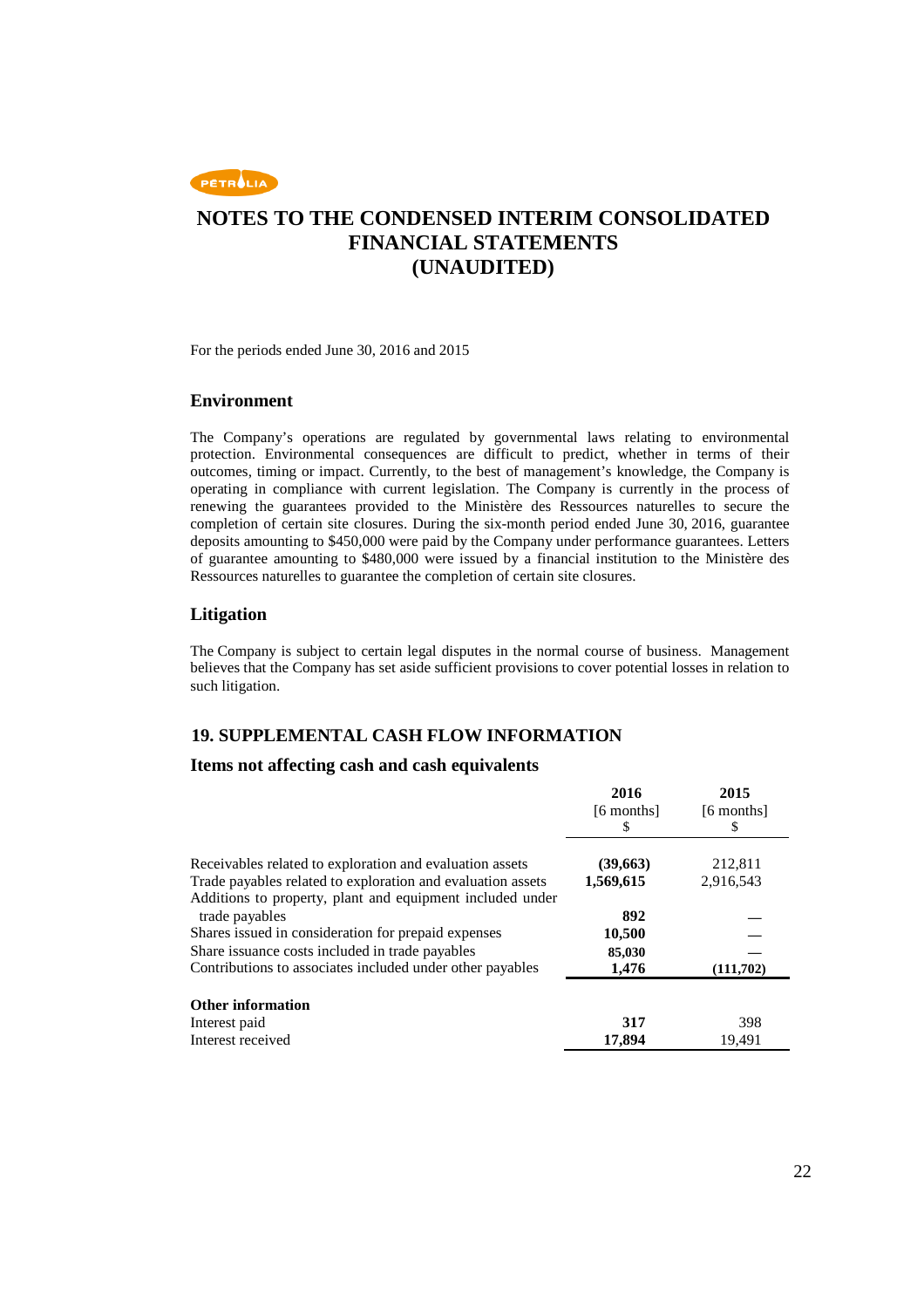### **NOTES TO THE CONDENSED INTERIM CONSOLIDATED FINANCIAL STATEMENTS (UNAUDITED)**

For the periods ended June 30, 2016 and 2015

#### **Cash and cash equivalents comprise:**

|                                                           | As at June 30, | As at June 30, |
|-----------------------------------------------------------|----------------|----------------|
|                                                           | 2016           | 2015           |
|                                                           | [6 months]     | [6 months]     |
|                                                           |                |                |
| Cash                                                      | 2,565,454      | 748.157        |
| Guaranteed investment certificates (redeemable on demand) | 1,361,675      | 1,591,608      |
|                                                           | 3,927,129      | 2,339,765      |

#### **20. SUBSEQUENT EVENTS**

In connection with Anticosti Hydrocarbons L.P.'s exploration work for which the Company serves as an operator, the Company filed an injunction on July 12, 2016 to require its project partners Ressources Québec Inc. and Saint-Aubin E&P (Québec) Inc. to fulfill their respective contractual obligations. On July 25, 2016, the judge acknowledged the clear obligation of Ressources Québec Inc. and Saint-Aubin E&P (Québec) Inc. to finance the exploration program and issued orders accordingly. The judgment recognizes in this respect the Company's financial requirements and orders the partners to provide for the Company's ongoing and administrative expenses on a monthly basis until May 2017. In addition to these orders, the Court also took note of the commitment of Ressources Québec Inc. and Saint-Aubin E&P (Québec) Inc. to finance, as of now, the construction of drilling platforms.

On July 15, 2016, the Company confirmed the closing of a private placement, issuing 4,629,686 flow-through shares at \$0.27 per share for gross proceeds of \$1,250,015. In consideration of the services provided in connection with this private placement, intermediary fees in the amount of \$85,000 were paid in cash and recognized as a reduction in the Company's share capital.

Also, the Corporation confirmed the closing of the second phase of financing for the Bourque project by Ressources Québec Inc. for a total amount of \$8,500,000. This investment constitutes a direct interest in the four licences related to the Bourque property. As part of this second phase, Ressources Québec Inc. will invest the amount of \$8,500,000 following quarterly calls for funds in exchange for 38.88% and 1.32%, respectively, of the Corporation's and TUGLIQ Énergie Corp's interests in these licences. The Company will use the proceeds of this investment to carry out the Bourque exploration program during 2016. Following the completion of this second phase of financing, the interests in the four licences related to the Bourque property amounted to 51.03% for the Company, 45% for Ressources Québec Inc. and 3.97% for Tugliq Énergie Corp.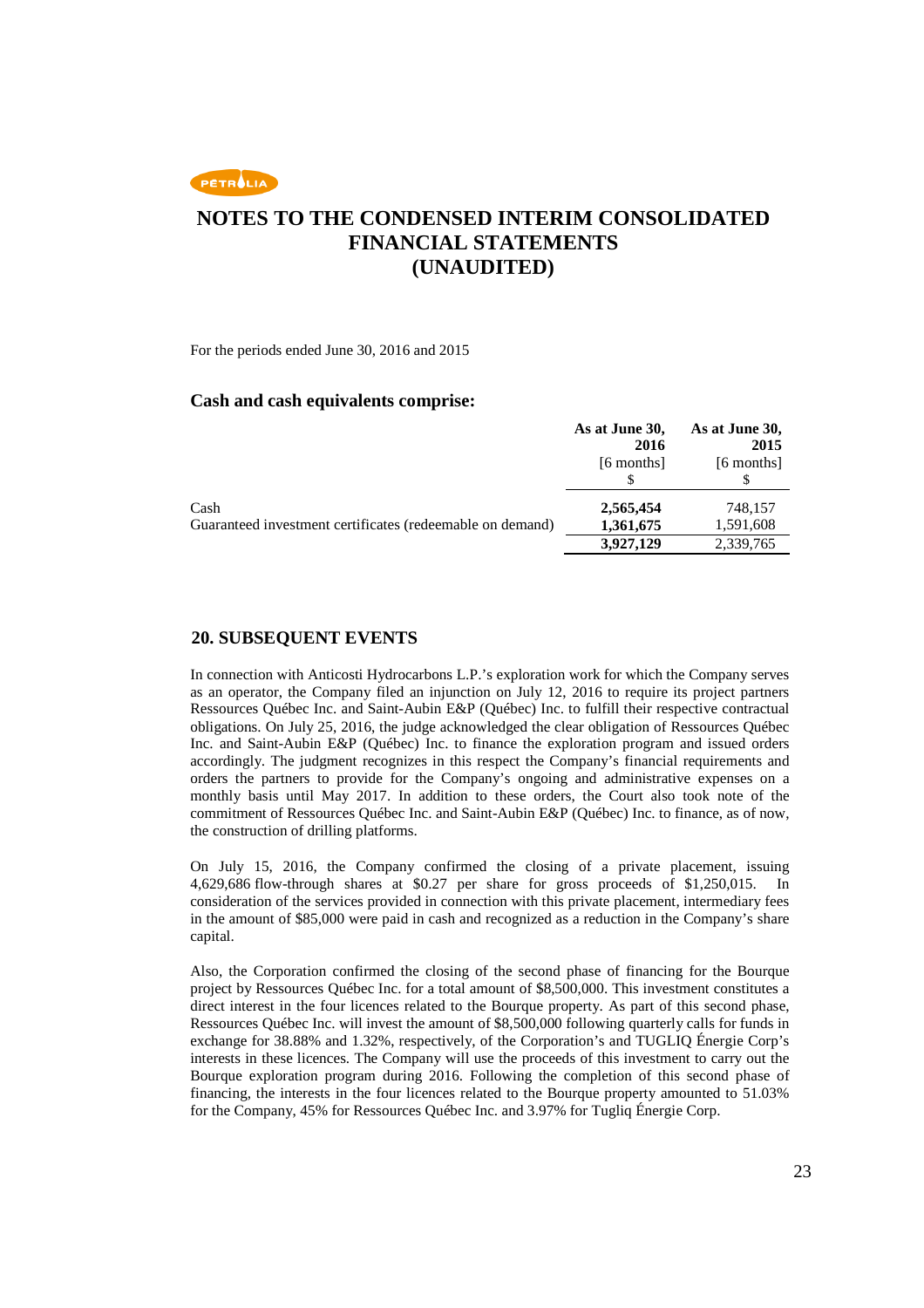

**Schedule A**



### **ADMINISTRATIVE AND OPERATING EXPENSES**

For the periods ended June 30

|                                                               | 2016       | 2015       | 2016       | 2015              |
|---------------------------------------------------------------|------------|------------|------------|-------------------|
|                                                               | [3 months] | [3 months] | [6 months] | [6 months]        |
|                                                               | \$         | \$         | \$         | \$                |
| <b>Administrative expenses</b>                                |            |            |            |                   |
| Share-based compensation                                      | 22,544     | 31,006     | 22,544     | 53,281            |
| Salaries and employee benefits                                | 360,567    | 198,045    | 587,140    | 409,467           |
| Fees                                                          | 21,450     | 21,450     | 42,900     | 50,600            |
| Insurance                                                     | 9,885      | 14,965     | 19,770     | 27,853            |
| Maintenance and office supplies                               | 16,400     | 19,122     | 36,800     | 42,074            |
| Board of Directors fees                                       | 51,178     | 43,358     | 102,461    | 84,589            |
| Shareholder reporting                                         | 22,405     | 52,482     | 28,820     | 67,108            |
| Rent                                                          | 15,457     | 34,030     | 30,345     | 68,592            |
| Amortization of deferred lease inducements                    | (4,568)    | (6,850)    | (11, 418)  | (13,700)          |
| Promotion and entertainment                                   | 5,396      | 3,125      | 6,955      | 10,889            |
| Travel                                                        | 19,691     | 23,097     | 31,963     | 35,986            |
| Professional services                                         | 371,313    | 81,929     | 453,253    | 106,841           |
| Telecommunications                                            | 6,585      | 4,655      | 12,505     | 10,772            |
| Depreciation of property, plant and equipment                 | 5,907      | 5,600      | 12,239     | 11,750            |
| Loss (gain) on disposal of property, plant and equipment      |            | 2,677      | (125)      | 2,677             |
| Other expenses                                                | 10,099     | (185)      | 28,803     | 4,992             |
| Total administrative expenses before re-invoicing of expenses | 934,309    | 528,506    | 1,404,955  | 973,771           |
| Re-invoicing of expenses                                      | (101, 151) | (56,316)   | (185, 935) | (88,049)          |
|                                                               | 833,158    | 472,190    | 1,219,020  | 885,722           |
|                                                               |            |            |            |                   |
|                                                               |            |            |            | <b>Schedule B</b> |
| <b>Operating expenses</b>                                     |            |            |            |                   |
| Salaries and employee benefits                                | 237,683    | 254,671    | 467,232    | 783,547           |
| Insurance                                                     | 462        | 381        | 924        | 827               |
| Maintenance and office supplies                               | 746        | 92         | 988        | 402               |
| Travel                                                        | 135        | 4,386      | 1,928      | 7,631             |
| Training                                                      |            |            |            | 12,132            |
| Rent                                                          | 19,925     | 39,721     | 40,052     | 79,219            |
| Professional services                                         | 15,812     | 16.323     | 15,812     | 16,323            |
| Telecommunications                                            | 775        | 991        | 1,359      | 2.033             |
| Depreciation of property, plant and equipment                 | 16,071     | 18,268     | 31,497     | 36.712            |
| Loss on disposal of property, plant and equipment             | -          | 2,188      |            | 2,188             |
| Other expenses                                                | 2,137      | 3,273      | 2,301      | 3,477             |
| Total operating expenses before re-invoicing of expenses and  |            |            |            |                   |
| transfer to exploration and evaluation assets                 | 293,746    | 340,294    | 562,093    | 944.491           |
| Re-invoicing of expenses <sup>1</sup>                         | (120, 246) | (163, 106) | (227,016)  | (261,990)         |
| Transfer to exploration and evaluation assets                 | (173,500)  | (177, 188) | (335,077)  | (682, 501)        |
|                                                               |            |            |            |                   |

<sup>1</sup> Re-invoiced expenses are mainly composed of salaries and employee benefits